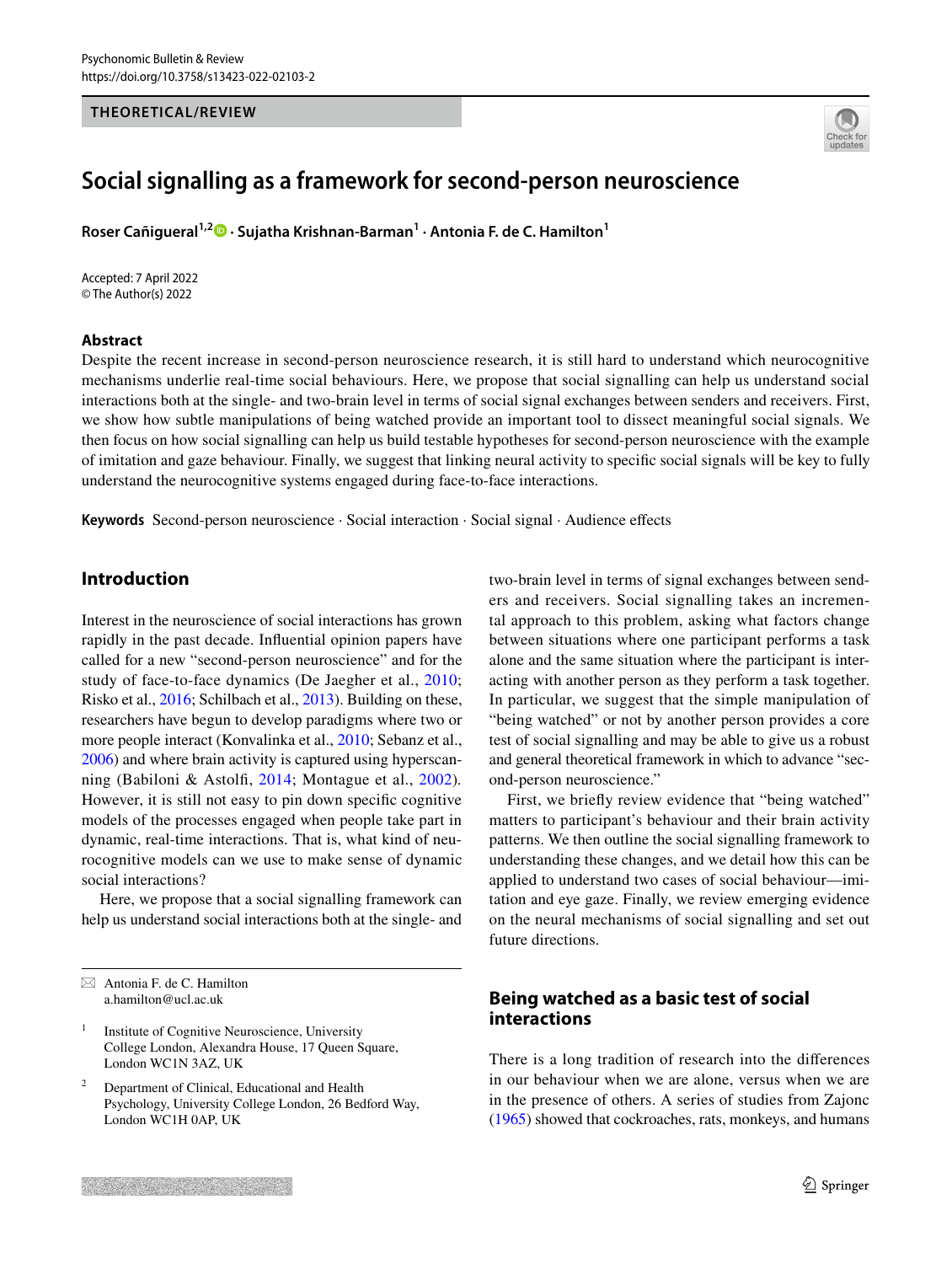showed changes in behaviour when in the presence of a conspecifc, a phenomenon described as *social facilitation*. It has been proposed that the presence of conspecifcs (regardless of whether they are watching) increases arousal and facilitates dominant behaviours, in both cognitive and motor tasks (Geen, [1985;](#page-9-1) Strauss, [2002](#page-11-3); Zajonc & Sales, [1966\)](#page-12-1).

In humans, the effect of being watched by another person goes beyond mere social facilitation and has been described as an *audience efect* (Hamilton & Lind, [2016](#page-9-2)). Being watched is one of the most basic and simplest social interactions, frst studied by Triplett more than 100 years ago (Triplett, [1898](#page-11-4)), when he showed that children wind in a fshing reel faster when with another child than when alone. Since then, several studies have shown how an audience can induce the belief in being watched and cause changes in behaviour and in underlying brain activity. The audience effect is most clearly induced by the physical presence of another person who is actively watching the participant but can also be induced by the feeling of being watched (e.g., via camera), and these diferent triggering conditions are reviewed below. For instance, participants tend to gaze less at the face of a live confederate when compared with the same confederate in a prerecorded video clip (Cañigueral & Hamilton, [2019a](#page-8-1); Gobel et al., [2015](#page-9-3); Laidlaw et al., [2011](#page-10-2)), and they smile more in the presence of a live friend or confederate (Fridlund, [1991](#page-9-4); Hietanen et al., [2018](#page-9-5)). During economic games and social dilemmas, the belief in being watched leads to an increase in prosocial behaviour (Cañigueral & Hamilton, [2019a;](#page-8-1) Izuma et al., [2009;](#page-10-3) Izuma et al., [2011\)](#page-10-4) and a decrease in risk-taking (Kumano et al., [2021\)](#page-10-5) as well as more brain activity in regions linked to mentalizing and social reward processing (Izuma et al., [2009,](#page-10-3) [2010](#page-10-6)).

Several diferent cognitive mechanisms have been proposed to account for audience efects (Fig. [1\)](#page-1-0). The response to being watched may draw on perceptual mentalizing (i.e., the attribution of perceptual states to other people; Teufel et al., [2010\)](#page-11-5) to determine what the other person can *see*, and theory of mind (Tennie et al., [2010](#page-11-6)) to determine what they *think*. The presence of "watching eyes" could engage self-referential processing, which increases the sense of selfinvolvement in the interaction (Conty et al., [2016;](#page-9-6) Hazem et al., [2017](#page-9-7)). Furthermore, Bond ([1982](#page-8-2)) proposed a selfpresentation model of audience efects, whereby participants change their behaviour to present themselves positively to the audience. This also fts with the recent idea that being watched engages reputation management mechanisms that is, changes in behaviour that aim to promote positive judgements in the presence of others (Cage, [2015;](#page-8-3) Izuma et al., [2009,](#page-10-3) [2010\)](#page-10-6). However, there is still uncertainty about how to best interpret these fndings and integrate them with other aspects of social neuroscience. Crucially, common to all these models is the idea that participants can send information about themselves to the watcher, that is, they can communicate.

#### **From being watched to social signalling**

To make sense of these very basic types of communication, we believe that it is helpful to draw on the extensive studies on signalling in animal behaviour (Stegmann, [2013](#page-11-7)). In this tradition, a signal is defned as a stimulus which sends information from one individual to another, and which is performed in order to beneft both the sender and the receiver. In contrast, a cue is a stimulus which only benefts the receiver. For example, the carbon dioxide which I breathe out is a cue to a mosquito that wants a meal but does not beneft me. In contrast, the bright colour of a butterfy's wings is a signal to birds to avoid eating the butterfy, which benefts the butterfy in helping it to avoid predation. The



<span id="page-1-0"></span>**Fig. 1 a** Viewing a picture or movie of another person engages processes of social perception only. **b** Seeing another person face to face means that it is possible, and socially important, to consider what the

other person can see. This may engage processes of perceptual mentalizing, self-referential thinking, reputation management and social decision-making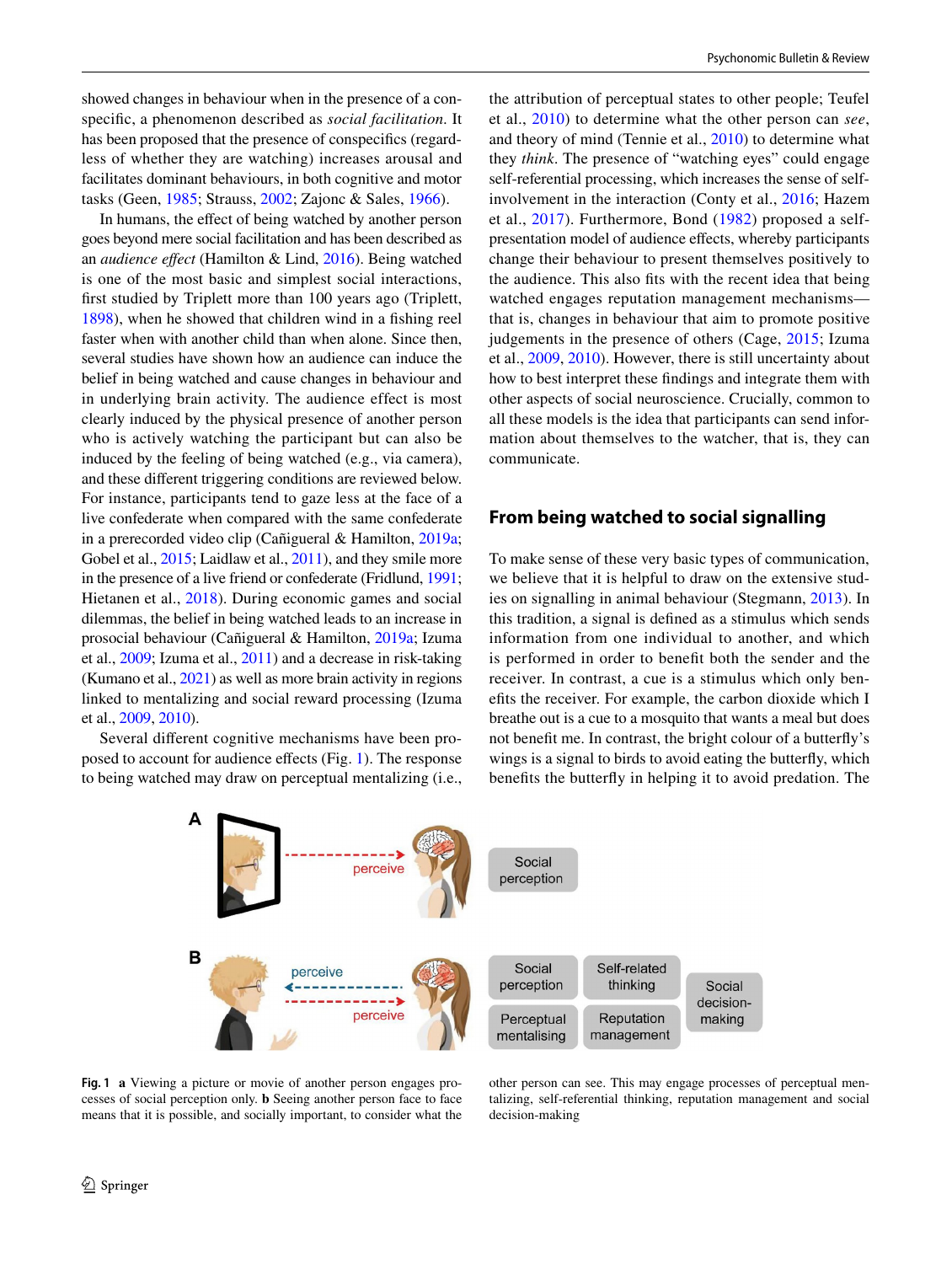concept of signalling described here is very broad, applying to all types of stimuli from wing colour (defned by evolution) to particular behaviours (which only occur in particular contexts and might be learnt). Here, we take this general idea and apply it to the much more specifc case of human nonverbal behaviour. In particular, we suggest that it is helpful to use the idea of signalling to defne which human actions are used as signals and what those signals mean.

The social signalling framework proposes that if a human action is a social signal, it must meet two basic criteria. First, the sender must produce the action in order to infuence the receiver. Second, the action must have a benefcial impact on the receiver. Importantly, to test the frst criteria, we can vary the presence of an audience who can receive the signal. If an action is performed when the sender can be seen and is suppressed when the sender cannot be seen, we have evidence that the action is being used as a signal. To test the second criteria, we must evaluate how the receiver's behaviour or mental state changes when they perceive the action, that is, do receivers change their attitude to the sender when they receive a signal? Note that receiving a signal should beneft the receiver in the sense that they have gained information about the social world, even if that information is negatively valenced (e.g., learning that another person is hostile). However, we acknowledge that there are circumstances in which receiving additional social information via a signal may have negative consequences for the receiver (e.g., if sender is lying and uses the signal to manipulate the receiver); such circumstances are beyond the scope of this paper.

Overall, the social signalling framework takes an incremental approach to understand social interactions in terms of signal exchanges between senders and receivers. To compare cognitive processes between a solo task (e.g., one participant responding to a computer) and a dynamic social interaction (e.g., two participants in conversation) is very complex. By studying the specifc processes which change between a solo task and a solo task with an audience, we hope it will be possible to incrementally specify the diferent cognitive processes involved in diferent types of social behaviour.

Social signalling builds on the basic premise of secondperson neuroscience, that engaging in social interactions involves additional neurocognitive processes and social dynamics compared to not being in an interaction (Redcay & Schilbach, [2019](#page-11-8); Schilbach et al., [2013\)](#page-11-1), and sets out a concrete framework to establish testable hypotheses in the context of two-person interactions. In particular, social signalling suggests that we need to study and understand the interactive behaviour of both performers (senders) and observers (receivers). By using the simple manipulation of being watched or not being watched (i.e., varying the presence of an audience/receiver), we can test which behaviours are used as signals and defne what information content the signals might carry (Bacharach & Gambetta, [2001](#page-8-4); Skyrms, [2010](#page-11-9)). In contrast, by varying the presence of a social signal, we can test which effects, if any, this signal has on the receiver.

## **What counts as an audience?**

To build a comprehensive account of social signalling, it is important to consider which manipulations count as being watched or not, and thus which engage the additional cognitive processes involved in audience efects. The extreme cases are most clear cut—when a participant is engaged in a face-to-face conversation with another living person, it is clear that they are being watched, while a participant who views a cartoon of a pair of eyes on a computer alone in a room (with no cameras) might see a face-like image but is not being watched. We illustrate these examples in Fig. [2,](#page-2-0) where we divide the space of possible interactions in terms of the visible stimulus features (e.g., an image of eyes) on the *x*-axis, and top-down contextual knowledge on the *y*-axis. The face-to-face conversation includes both visual cues to another person and the knowledge they are real and are watching (Fig. [2a\)](#page-2-0) so an audience efect should be active. Instead, the person viewing cartoon eyes has minimal visual cues together with the knowledge they are not being watched (Fig. [2e](#page-2-0)), so the audience efect is not active.

However, there are many other possible contexts which are much more ambiguous, and where we might not know if an audience efect is present or not; these are illustrated on the yellow diagonal (Fig.  $2b-d$ ). These include cases



Stimulus features (bottom-up)

<span id="page-2-0"></span>**Fig. 2** Common stimuli used in social neuroscience research represented in a 2D space, along a spectrum of top-down (*y*-axis) and bottom-up (*x*-axis) features. Studies in the top-right corner of the plot clearly involve "being watched" (**a**) while those in the bottom-left do not (**e**). Studies in the yellow zone may be more ambiguous (**b–d**). (Colour fgure online)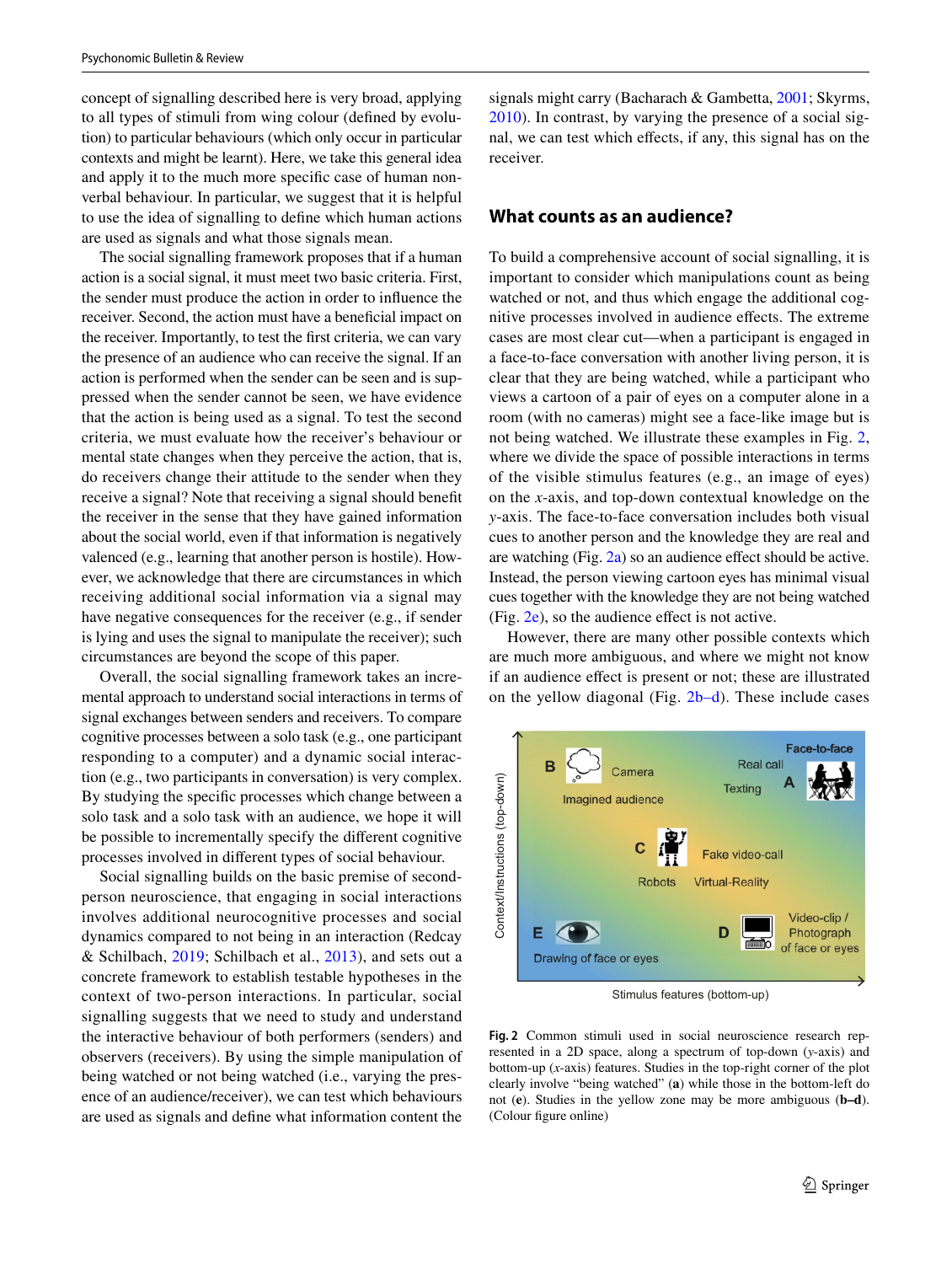where a participant sees a camera and is told "*you are being watched*" but sees no visual cues (Fig. [2b](#page-2-0); e.g., Somerville et al., [2013](#page-11-10)). In other cases, a participant might see an image or video clip of a person who directly addresses them (Fig. [2d](#page-2-0)), which include rich visual cues but participants still know that this image or video clip cannot actually see them (e.g., Baltazar et al., [2014](#page-8-5); Wang & Hamilton, [2012](#page-11-11)). Finally, a number of studies use a combination of instructions and visual stimuli to induce the belief that participants are or are not engaged in a social interaction, using fake video calls (Cañigueral & Hamilton, [2019a\)](#page-8-1), fake mirrors (Hietanen et al., [2019\)](#page-9-8), or virtual characters (Wilms et al., [2010](#page-12-2); Fig. [2c](#page-2-0)).

In each of these cases, either the perceptual features of the stimulus or the instructions given by the experimenter may lead participants to feel as if they are being watched. In interpreting such studies, we make the assumption that the feeling of "I am watched by a person" is a categorical percept (Hari & Puce, [2010](#page-9-9))—that is, in each case the participant either does feel watched or does not, with no feeling of being half watched. However, it is not easy to make a blanket rule for which stimuli in the "ambiguous zone" will be treated as "true watchers" by participants and which will not—subtle effects of context can have a large impact. Equally, it is possible that some participants interpret a particular context as "being watched" while other participants in the same study do not. Future studies that aim to defne more clearly when an ambiguous stimulus is treated as an audience will be useful in understanding basic mechanisms involved in detecting humans and triggering audience efect processes.

In the following, we illustrate how a framework of social signalling can help us build testable hypotheses for secondperson neuroscience by separately manipulating both the sender and the receiver in a two-person interaction. We particularly focus on the examples of imitation and gaze behaviour, although similar studies have examined other social behaviours including facial expressions (Crivelli & Fridlund, [2018\)](#page-9-10), eye blinks (Hömke et al., [2017](#page-10-7), [2018](#page-10-8)), and hand gestures (Holler et al., [2018;](#page-10-9) Mol et al., [2011\)](#page-10-10).

#### **Imitation as an example of social signalling**

Imitation is a simple social behaviour in which the actions of one person match the actions of the other (Heyes, [2011](#page-9-11)). It is relatively easy to recognise (Thorndike, [1898;](#page-11-12) Whiten & Ham, [1992\)](#page-11-13) but there are many theories of why people imitate (see Farmer et al., [2018](#page-9-12), for a review). These include imitation to learn new skills (Flynn & Smith, [2012\)](#page-9-13); imitation to improve our understanding of another person via simulation (Gallese & Goldman, [1998;](#page-9-14) Pickering & Garrod,  $2013$ ); imitation to affiliate with others (Over & Carpenter, [2013](#page-10-12); Uzgiris, [1981\)](#page-11-14); and imitation as a side efect of associative learning (Heyes, [2017](#page-9-15)). Here, we focus on the claim that imitation is used as a social signal in order to build afliation with others, sometimes described as the social glue hypothesis (Dijksterhuis, [2005;](#page-9-16) Lakin et al., [2003](#page-10-13); Wang & Hamilton, [2012](#page-11-11)). Note that other social signals need not be linked to affiliation, such as those behaviours aimed at signalling dominance or status (Burgoon & Dunbar, [2006](#page-8-6)).

The claim that imitation acts as a social glue assumes that two people engage in an imitation sequence as shown in Fig. [3a](#page-4-0). Here, the woman performs a hand gesture and the man then imitates her action: this is represented in the fgure below as a pseudo-conversation, where red bubbles are the woman's action/cognition and blue bubbles are the man's action/cognition. When the man imitates the woman, his action is *sending* a signal to her. When she senses (probably implicitly) that she is being imitated, she *receives* the signal and may adjust her evaluation to like him more. If this interpretation of the imitation sequence under the social signalling framework is true, we can set out two testable hypotheses. First, imitation should be produced when other people can see it (Fig. [3b](#page-4-0)), because there is no need to send a signal if the signal cannot be received. Second, being imitated should change the internal state or behaviour of the receiver, as the receiver has gained new information about the sender (Fig. [3c](#page-4-0)).

In a study of dyadic interaction, we found support for the frst prediction of the social signalling framework of imitation (Krishnan-Barman & Hamilton, [2019\)](#page-10-14). Pairs of naïve participants in an augmented reality space were assigned roles of leader and follower in a cooperative game. On each trial, the leader learnt a block-moving sequence from the computer and demonstrated it to the follower, who was instructed to move the blocks in the same order; dyads received a score based on fast and accurate performance. Unbeknownst to the Follower, the Leader was given a secret instruction to move blocks using specifc trajectories, including unusually high trajectories in some trials. In one half of the trials the Leader watched the Follower make their subsequent movements, while in the other half of the trials the Leader had their eyes closed during the Follower's turn. We found that overall Followers tended to imitate the trajectories demonstrated by the Leaders, and critically, they imitated Leaders with greater fdelity when they knew they were being watched by the Leader (Fig. [3a\)](#page-4-0).

The fnding that being watched increases imitation is also seen in other contexts. A previous study (Bavelas et al., [1986\)](#page-8-7) showed that observers winced more when watching an experimenter who was maintaining eye contact with them sustain a minor injury when compared with an experimenter who was looking elsewhere when experiencing a minor injury. Both toddlers (Vivanti & Dissanayake, [2014\)](#page-11-15) and 4-month-old infants (de Klerk et al., [2018](#page-9-17)) show a greater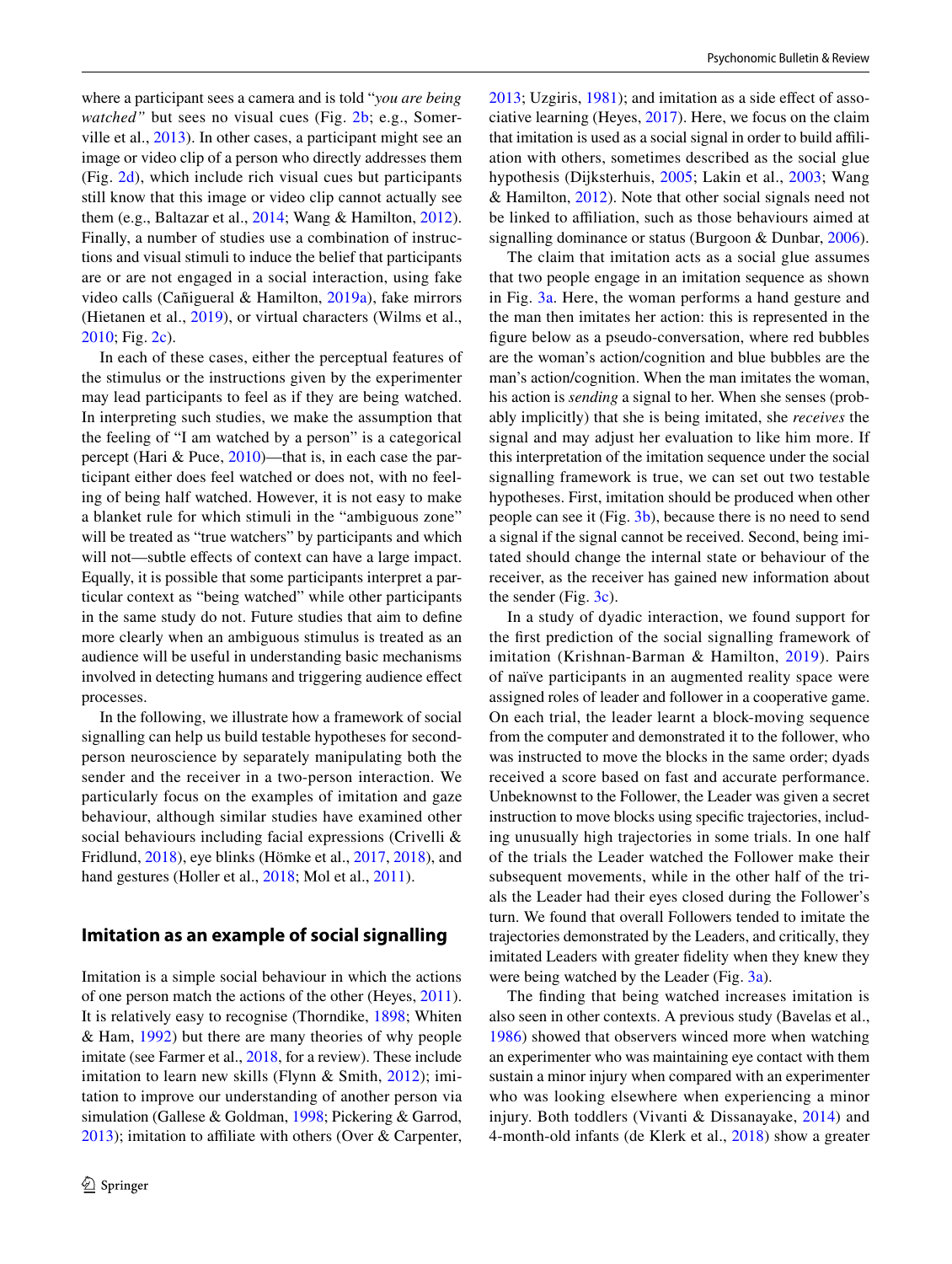

<span id="page-4-0"></span>**Fig. 3** The social signalling framework in the context of imitation. In a typical imitation sequence (**a**), one person acts, the second copies, and the frst responds to being imitated; this is represented as a pseudo-conversation, where red bubbles are the woman's action/cognition and blue bubbles are the man's action/cognition. Two predictions must be true to classify imitation as a signal. First, the imitator (sender) produces the action more when he can be seen (**b**); data in

Panel **b** confirms this (Krishnan-Barman & Hamilton, [2019\)](#page-10-14). Second, the imitatee (receiver) must detect on some level that she is being copied and must respond (**c**); brain systems linked to this process are summarised in Panel  $\bf{c}$  (IPL = inferior parietal lobule; TPJ = temporo-parietal junction; IFG = inferior frontal gyrus; vmPFC = ven-tromedial prefrontal cortex; Hale & Hamilton, [2016a](#page-9-20)). (Colour figure online)

propensity to imitate models in a video demonstration when cued with a direct rather than averted gaze. In a rapid reaction time study with adults, direct gaze enhances mimicry (Wang et al., [2011](#page-11-16)) and this effect is only seen if the gaze is present during the response period (Wang & Hamilton, [2014](#page-11-17)). However, in studies using direct gaze cues, it is hard to rule our arousal or alerting efects arising from the eyes (Senju & Johnson, [2009\)](#page-11-18). Our recent paper (Krishnan-Barman & Hamilton, [2019](#page-10-14)) manipulated only the belief in being watched because participants stood side by side and did not directly see each other's eyes. This suggests that the efect is not merely an epiphenomenon of arousal (Senju & Johnson, [2009](#page-11-18)) but is driven by the capacity to signal to the partner when the partner's eyes are open. Together, all these results offer support for the hypothesis that imitation is a social signal initiated by the sender.

We now turn to the second hypothesis: if imitation is a social signal, then being imitated should (on some level) be detected by the receiver and this new information should change the internal state or behaviour of the receiver. Several detailed reviews outline the downstream impacts of being mimicked (Chartrand & Lakin, [2012;](#page-9-18) Chartrand & van Baaren, [2009](#page-9-19); Hale & Hamilton, [2016a;](#page-9-20) but see Hale & Hamilton, [2016b](#page-9-21)). Broadly being mimicked appears to build rapport and increase our liking for other people (Chartrand & Bargh, [1999](#page-9-22); Lakin & Chartrand, [2003;](#page-10-15) Stel & Vonk, [2010\)](#page-11-19), and this efect is present from early in childhood (Meltzoff, [2007\)](#page-10-16). Interestingly, this effect may persist even when the mimicker is a computer or virtual-reality agent (Bailenson & Yee, [2005](#page-8-8); Suzuki et al., [2003;](#page-11-20) but see Hale & Hamilton, [2016b](#page-9-21)). In addition to building rapport, mimicking has also been shown to increase prosocial behaviour such as helping others (Müller et al., [2012\)](#page-10-17) or increasing the tips that restaurant patrons give waitresses (van Baaren et al., [2003](#page-11-21)). Thus, positive behavioural consequences of being imitated seem well-documented, though the precise neural and cognitive mechanisms which allow us to detect "being mimicked" are less well defned (Hale & Hamilton, [2016a\)](#page-9-20). Taken together, these results support the hypothesis that imitation is a signal, produced by a sender when they are being watched, and resulting in changes in behaviour among the recipients of this signal.

One important question in a signalling account of imitation concerns the level of intentionality and awareness of the signals, in both the sender and the receiver. Like many nonverbal behaviours, people often seem to be unaware of when they imitate others and of when others imitate them. In fact, awareness of being imitated may reduce the social glue effect (Kulesza et al.,  $2016$ ). Thus, the social signalling framework makes no claims that people consciously intend to send a signal or are explicitly aware of receiving a signal, and it is possible that all these sophisticated processes can occur without awareness, in the same way that a tennis player can hit a ball without awareness of their patterns of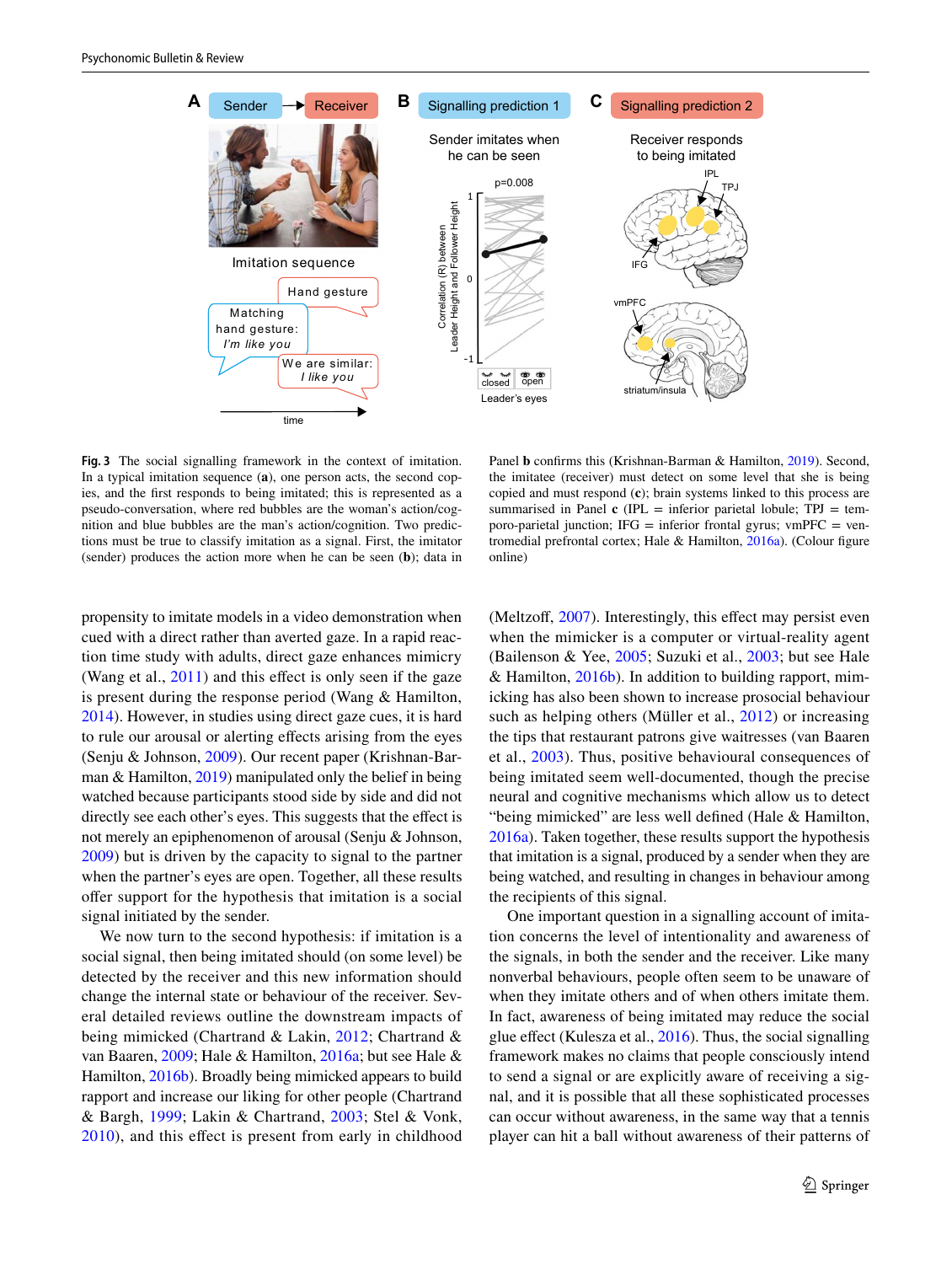muscle activity. It will be an interesting question for future studies to explore how intentions and awareness interact with nonverbal social signalling behaviours.

#### **Gaze as an example of social signalling**

Gaze and eye movements are a particularly intriguing social behaviour, because the eyes are used to gather information about the world but can also signal information to others (Gobel et al., [2015](#page-9-3)). There is evidence that people change their gaze behaviour when they are being watched, which supports the first prediction of the social signalling framework. For instance, participants direct less gaze to the face of a live confederate than to the face of the same confederate in a prerecorded video clip (Laidlaw et al., [2011\)](#page-10-2). Similarly, across two studies we recently showed that, when participants are in a live interaction or when they are (or believe they are) in a live video call, they gaze less to the other person than if they are seeing a prerecorded video clip (Cañigueral & Hamilton, [2019a](#page-8-1); Cañigueral, Ward, et al., [2021](#page-8-9)).

Some studies have suggested that gaze avoidance found in live contexts signals compliance with social norms (e.g., it is not polite to stare at someone; Foulsham et al., [2011](#page-9-23); Gobel et al., [2015](#page-9-3); Goffman, [1963\)](#page-9-24) or reduces arousal associated with eye contact in live interactions (Argyle & Dean, [1965;](#page-8-10) Kendon, [1967\)](#page-10-19). However, other studies using tasks that involve conversation have shown that the amount of gaze directed to the confederate is greater when they are listening compared to speaking (Cañigueral, Ward, et al., [2021](#page-8-9); Freeth et al., [2013\)](#page-9-25). Moreover, one study found that in contexts involving natural conversation participants direct more gaze to the confederate when they believe they are in a live video call (Mansour & Kuhn, [2019](#page-10-20)). Altogether these fndings suggests that, beyond being in a live interaction, the communicative context and role in the interaction also modulates gaze patterns (Cañigueral & Hamilton, [2019b](#page-8-11)).

In line with the second prediction of the social signalling framework, some studies show that live direct or averted gaze has efects on the receiver. Studies using pictures and virtual agents have shown that direct gaze can engage brain systems linked to reward (Georgescu et al., [2013;](#page-9-26) Kampe et al., [2001](#page-10-21)), but can also be processed as a threat stimulus (Sato et al., [2004\)](#page-11-22). In live contexts, seeing direct or averted gaze activates the approach or avoidance motivational brain system, respectively (Hietanen et al., [2008](#page-9-27); Pönkänen et al., [2011](#page-10-22)). In conversation, eye gaze regulates turn-taking between speakers and listeners: speakers avert their gaze when they start to speak and when they hesitate to indicate that they want to say something but give direct gaze to the listener when they are fnishing an utterance to indicate that they want to give the turn (Ho et al., [2015;](#page-9-28) Kendon, [1967](#page-10-19)).

Thus, the key role of eye gaze as a social signal emerges from its dual function as a cue of "being watched" and as a dynamic modulator of social interactions on a moment-bymoment basis (Cañigueral & Hamilton, [2019b](#page-8-11)).

#### **Neural mechanisms for social signalling**

Within the social signalling framework, the exchange of social signals will also modulate brain mechanisms engaged by senders and receivers. At the sender's end, brain activity should change depending on the presence or absence of an audience, and several studies have used creative paradigms to test this hypothesis inside the fMRI scanner. For instance, using mirrors it has been shown that mutual eye contact with a live partner recruits the medial prefrontal cortex, a brain area involved in mentalizing and communication (Cavallo et al., [2015](#page-9-29)). Using a fake video-call paradigm, it has also been shown that the belief in being watched during a prosocial decision-making task recruits brain regions associated with mentalizing (medial prefrontal cortex) and reward processing (ventral striatum), which are two key processes for reputation management (Izuma et al., [2009,](#page-10-3) [2010](#page-10-6)). Similarly, the belief in being watched or that an audio feed is presented in real-time (versus prerecorded) engages mentalizing brain regions (Müller-Pinzler et al., [2016;](#page-10-23) Redcay et al., [2010](#page-11-23); Somerville et al., [2013](#page-11-10); Warnell et al., [2018](#page-11-24)), and the belief of chatting online with another human (versus a computer) engages reward processing areas (Redcay et al., [2010](#page-11-23); Warnell et al., [2018\)](#page-11-24). These studies all point to the idea that a particular network of brain regions previously linked to mentalizing and reward are also engaged when a participant feels they can be seen by or can communicate with another person.

Commenting on patterns of brain activity related to receiving social signals from other people might seem simple, in the sense that hundreds of studies have itemized brain regions of social perception. Such studies do not typically distinguish whether a particular behaviour was intended as a signal or not but have identifed brain systems which respond to emotional faces, to gestures, to actions and to observing gaze patterns (Andric & Small, [2012](#page-8-12); Bhat et al., [2017](#page-8-13); Diano et al., [2017](#page-9-30); Pelphrey et al., [2004](#page-10-24)). When the fner distinction between a signal and a cue matters, it is helpful to consider studies which distinguish between ostensive and nonostensive behaviours. These have shown that ostensive communicative cues such as direct gaze, being ofered an object, or hearing one's own name recruit brain areas related to processing of communicative intent, mental states, and reward (Caruana et al., [2015;](#page-9-31) Kampe et al., [2003](#page-10-25); Redcay et al., [2016](#page-11-25); Schilbach et al., [2006;](#page-11-26) Schilbach et al., [2010](#page-11-27); Tylén et al., [2012](#page-11-28)).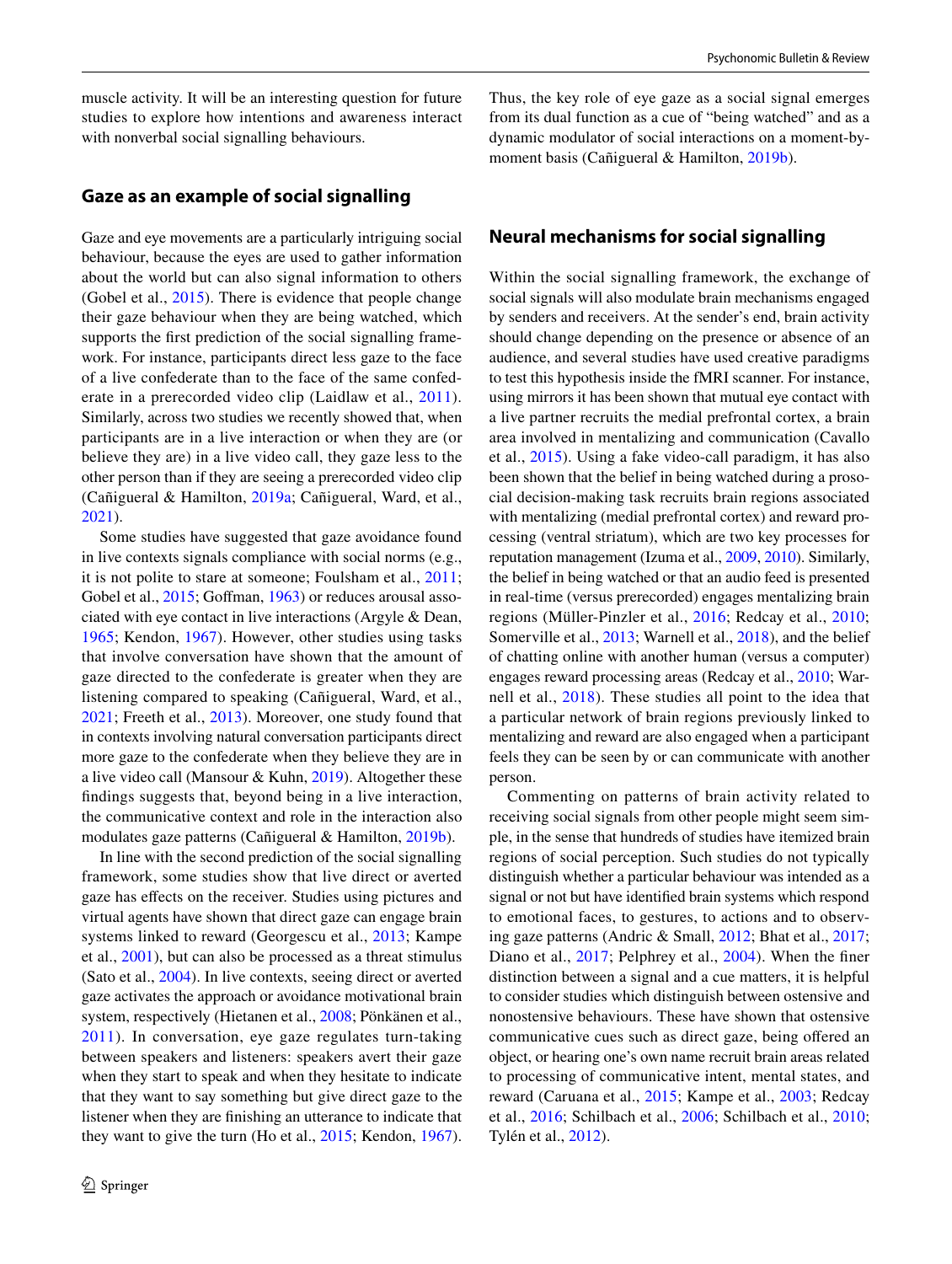During social signalling, receivers also need to infer the intended message or "speaker meaning" embedded in a signal, which is strongly dependent on contextual information beyond the signal itself (e.g., based on assumptions about the senders' beliefs and intentions; Hagoort, [2019\)](#page-9-32). For instance, sustained direct gaze between participants interacting faceto-face can result in either laughter or hostility, according to the context set by a preceding cooperative or competitive task (Jarick & Kingstone, [2015\)](#page-10-26). Thus, at the receiver's end social signalling may also recruit brain systems involved in inferring such "speaker meaning." Studies within the feld of neuropragmatics have investigated this question in the context of spoken language, and have found that listening to irony, implicit answers or indirect evaluations and requests recruits the medial prefrontal cortex and temporal-parietal junction (Bašnáková et al., [2014](#page-8-14); Jang et al., [2013](#page-10-27); Spotorno et al., [2012](#page-11-29); van Ackeren et al., [2012](#page-11-30)). Moreover, when participants are the receivers of the indirect message, versus just overhearers, listening to indirect replies also recruits the anterior insula and pregenual anterior cingulate cortex (Bašnáková et al., [2015](#page-8-15)). These fndings suggest that mentalizing and afective brain systems are required to understand the "speaker meaning" and communicative intent of a signal (Hagoort, [2019;](#page-9-32) Hagoort & Levinson, [2014\)](#page-9-33).

Although the studies presented above have advanced our understanding of how the brain implements a variety of cognitive processes when being watched or when receiving a social signal, they rely on controlled laboratory settings that require participants to be alone and stay still inside the fMRI scanner. This limits the researcher's ability to study brain systems recruited in social interactions, where participants naturally move their face, head, and body to communicate with others. Luckily, these limitations can be overcome by techniques that allow much higher mobility (Czeszumski et al., [2020\)](#page-9-34). For instance, although EEG has traditionally been highly sensitive to motion artifacts, recent developments have created robust mobile EEG (MEG) systems that can be easily used in naturalistic settings (Melnik et al., [2017](#page-10-28)). To a lesser extent, MEG has also successfully been used for studies involving natural conversation (Mandel et al., [2016](#page-10-29)). Finally, functional near-infrared spectroscopy (fNIRS) is a novel neuroimaging technique that can record haemodynamic signals in the brain during face-to-face interactions (Pinti et al., [2018\)](#page-10-30). Crucially, the fact that EEG and fNIRS are silent and wearable means that they can be easily combined with other methodologies that capture natural social behaviours, such as motion capture (mocap), facetracking and eye-tracking systems.

For instance, by combining mocap and fNIRS to study imitation in a dyadic task, we have recently found that when participants are being watched as they perform an imitation task, there was a decrease in activation of the right parietal region and the right temporal-parietal junction (Krishnan-Barman, [2021](#page-10-31)). In another study (Cañigueral, Zhang, et al., [2021\)](#page-9-35), we simultaneously recorded pairs of participants (who were facing each other) with eye-tracking, face-tracking, and fNIRS to test how social behaviours and brain activity are modulated when sharing biographical information. Results showed that reciprocal interactions where information was shared recruited brain regions previously linked to reputation management (Izuma, [2012\)](#page-10-32), particularly to mentalizing (temporo-parietal junction; [TPJ]) and strategic decision-making (dorsolateral prefrontal cortex [dlPFC]; Saxe & Kanwisher, [2003;](#page-11-31) Saxe & Wexler, [2005](#page-11-32); Soutschek et al., [2015;](#page-11-33) Speitel et al., [2019](#page-11-34)).

Within the social signalling framework, it is necessary to link brain activity patterns to meaningful social signals to fully understand the neurocognitive systems engaged during social interactions. In an exploratory analysis, we investigated how the amount of facial displays is related to brain activity in face-to-face interactions (Cañigueral, Zhang, et al., [2021\)](#page-9-35). We found that spontaneous production of facial displays (i.e., participants moving their own face) recruited the left supramarginal gyrus, whereas spontaneous observation of facial displays (i.e., participants seeing their partner move the face) recruited the right dlPFC. These brain regions have been previously linked to speech actions (Wildgruber et al., [1996](#page-11-35)) and emotion inference from faces (A. Nakamura et al., [2014;](#page-10-33) K. Nakamura et al., [1999](#page-10-34)), respectively. However, these fndings also suggest that these brain regions are able to track facial displays over time (as the interaction develops), and further reveal that there may be specifc brain systems involved in the dynamic processing of social signals beyond those traditionally linked to motor control and face perception.

Other studies have taken advantage of EEG and fNIRS to study how two brains synchronize when two people are interacting face-to-face and exchange specifc social signals. For instance, dual brain and video recordings of hand movements show that cross-brain synchrony increases during spontaneous imitation of hand movements (Dumas et al., [2010](#page-9-36)). In combination with eye-tracking systems, it has also been shown that cross-brain synchrony between partners increases during moments of mutual eye contact (Hirsch et al., [2017;](#page-9-37) Leong et al., [2017](#page-10-35); Piazza et al., [2020](#page-10-36)). To further test which specifc aspects of social signalling are modulated by cross-brain synchrony, we combined behavioural and neural dyadic recordings with a novel analytical approach that carefully controls for task- and behaviour-related effects (cross-brain GLM; Kingsbury et al., [2019](#page-10-37); Cañigueral, Zhang, et al., [2021\)](#page-9-35). We found that, after controlling for task structure and social behaviours, cross-brain synchrony between mentalizing (right TPJ) and strategic decision-making regions (left dlPFC) increased when participants were sharing information. In line with the mutual prediction theory (Hamilton, [2021;](#page-9-38) Kingsbury et al., [2019](#page-10-37)),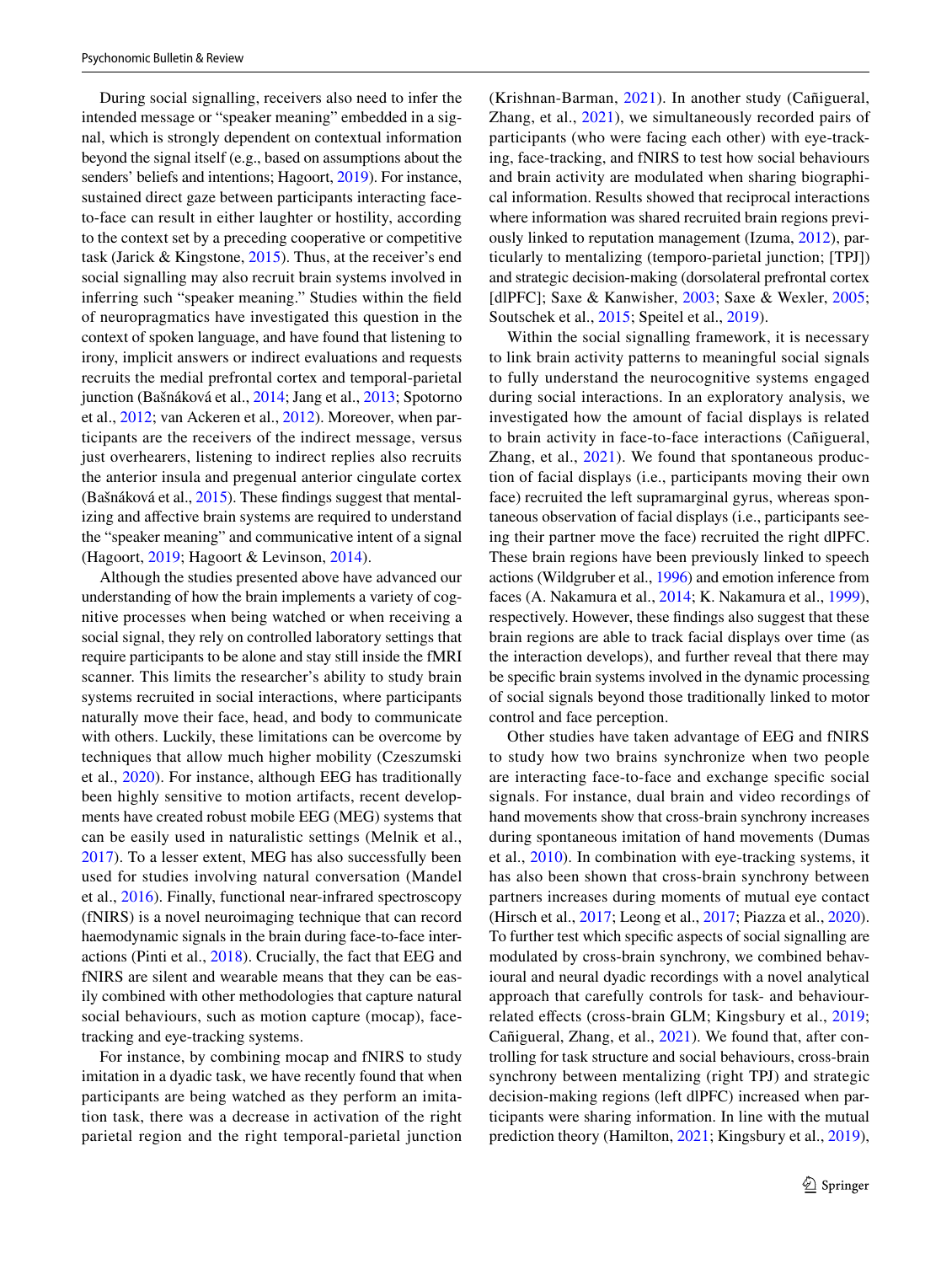this fnding suggests that cross-brain synchrony allows us to appropriately anticipate and react to each other's social signals in the context of an ongoing shared interaction.

Altogether, these studies demonstrate how a multimodal approach to social interactions is crucial to fully understand the neurocognitive systems underlying social signalling. Simple manipulations of the belief in being watched or communicative context show that mentalizing, reward and decision-making brain systems are engaged when participants take part in a live interaction. Beyond this, specifc brain regions related to speech production and emotion processing track the dynamic exchange of social signals, while cross-brain synchrony might index the participants' ability to anticipate and react to these signals. Future studies that carefully manipulate the social context and combine novel technologies to capture both brain activity and social behaviours will be critical to discern the role of each of these mechanisms in social signalling, as well as how they are all coordinated to enable real-world face-to-face social interactions.

#### **Taking the social signalling framework further**

The ideas about social signalling outlined here provide a very minimal version of this framework. We suggest that the simple manipulation of "being watched" or not by another person provides a core test of social signalling, and that the two key features required to identify a signal are that the sender intends (on some level) to send a signal and that the receiver reacts (in some way) to the signal. Researchers in animal communication often examine further criteria. For example, persistence by the sender provides evidence that a signal is important—if the sender does not see any reaction from the recipient and the signal matters, the sender will keep sending it. Such behaviour implies that the sender has a goal of "she must get the message" and will persist until the goal is achieved. Other studies of animal behaviour consider if a particular signal is honest or deceptive (Dawkins & Guilford, [1991\)](#page-9-39), and how recipients can distinguish these. Although our basic framework does not include these additional features, testing for them could be useful to have a more complex and detailed approach to social signalling.

Similarly, it is important to consider how social signalling might be modulated along diferent dimensions. For instance, while in many situations social signals are overt, in some cases there will be *covert* social signalling to facilitate efective cooperation: covert signals can be accurately received by its intended audience to foster afliation, but not by others if it may lead to dislike (Smaldino et al., [2018](#page-11-36)). From the point of view of the audience, social signalling also difers in its directedness, that is, signals can be directed to "me," or to a third person, or can also be undirected (e.g., face-covering tattoos; Gambetta, [2009\)](#page-9-40). Importantly, depending on their directedness social signals will recruit diferent brain systems (Tylén et al., [2012\)](#page-11-28). Another intriguing aspect is the context in which social signalling takes place, and how we adapt (or not) social signals to each of these contexts. For example, nonverbal behaviours such as nodding or hand movements play a central role in faceto-face communication to convey the full complexity of a spoken message (Kendon, [1967,](#page-10-19) [1970](#page-10-38)), but we continue to perform them in a telephone conversation although they can no longer be seen by the receiver. Thus, social signalling should allow for the nuance present in real-world contexts when testing which behaviours count or not as social signals. Finally, inspired by felds like conversation analysis (Scheglof, [2007\)](#page-11-37), the investigation of social interactions within a social signalling framework entails considering signals as components within sequences of interaction instead of isolated entities, where prior and subsequent signals determine the relevance and meaning of the current signal. Acknowledging these dimensions when designing and interpreting studies will be critical to avoid an oversimplifed view of social signalling.

It is also helpful to consider how this signalling framework relates to other approaches to the study of social interaction, and we briefy describe two rival approaches. First, some have suggested that we should focus entirely on the interaction and the emergent features of that situation (De Jaegher et al., [2010](#page-9-0)). Such dynamical systems often eschew traditional descriptions of single brain cognition, and of individuals as "senders" and "receivers." There may well be situations, such as understanding the dynamic coordination of pianists playing a duet, where a division of the interaction into two distinct roles does not help. However, as the examples above illustrate, there are many situations where it is useful to understand who is sending a signal, what signal that is and how the recipient responds.

Second, some theories of social behaviour draw on studies of linguistic communication to interpret actions in terms of many diferent levels of relevance (Sperber & Wilson, [1995\)](#page-11-38), where each action is tailored to the needs of the recipient. Such careful and detailed communication may be found for verbal behaviour, but it is not clear that the same models can be imported as a framework for all types of social interaction. Our approach here deliberately draws on work from animal cognition, which makes minimal assumptions about the complexity of the cognitive processes underlying social signalling. A key challenge is to understand if signalling can be driven by simple rules or if it requires the full complexity of linguistic communication.

In the present paper, we aim to highlight a "mid-level" type of explanation as a useful framework for interpreting current studies and guiding future studies. We suggest that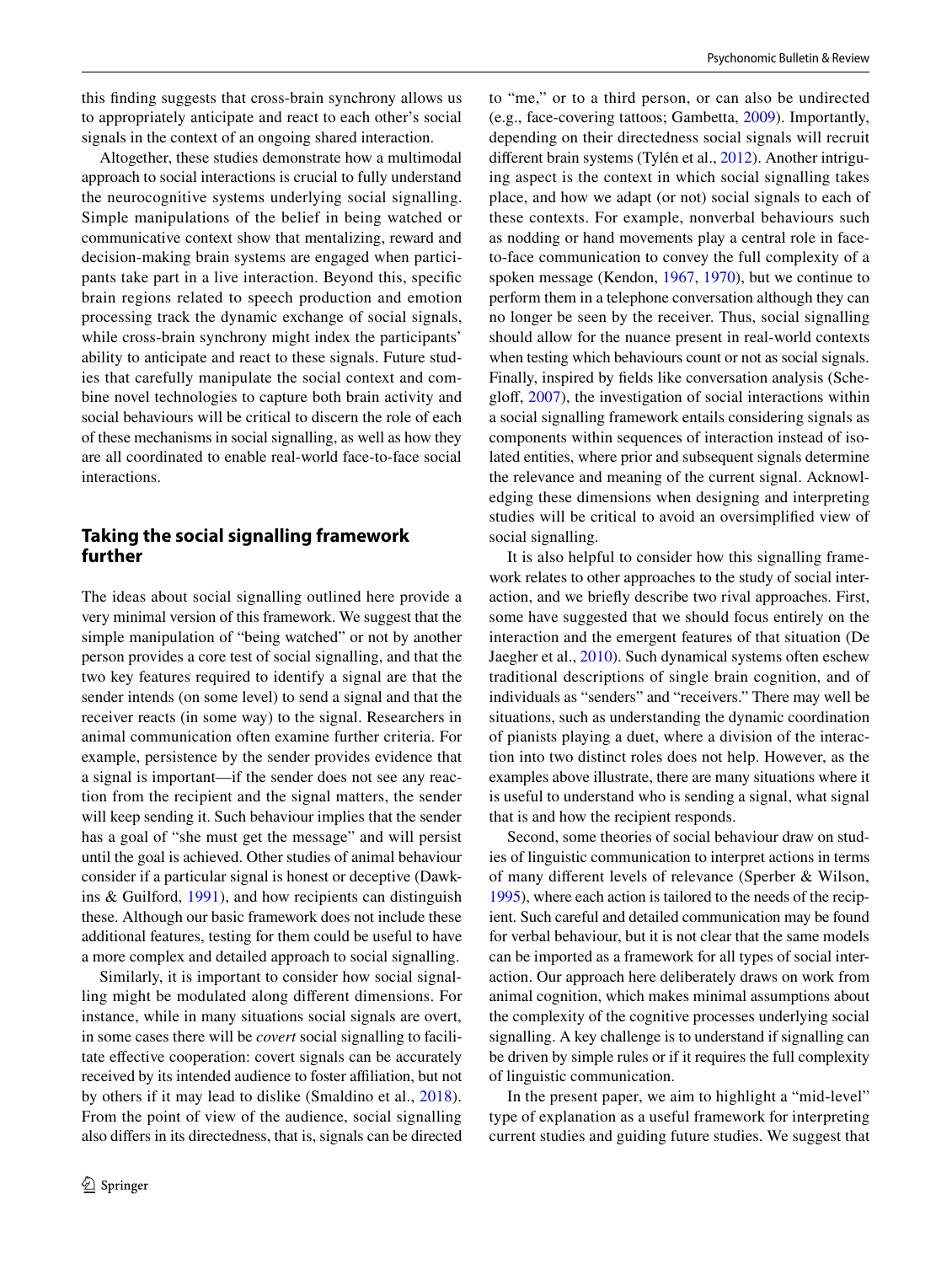a social signalling framework gives us a way to understand two-person interactions at the single-brain level, in the context of all our existing cognitive neuroscience. We aim to defne precisely what signals each individual sends and receives during an interaction and the cognitive processes involved. These cognitive processes happen within a single brain but only in the context of a dynamic interaction with another person.

## **Concluding remarks**

Recent calls for second-person neuroscience have resulted in a signifcant body of research focused on two-person interactions. However, it is not yet clear which neurocognitive mechanisms underlie these real-time dynamic social behaviours, or how novel interactive methods can relate to fndings from traditional single-brain studies of social cognition. The social signalling framework proposes that communication is embodied in social behaviours, and so must be instantiated in the physical world via signals embedded in motor actions, eye gaze or facial expressions. We propose that a social signalling framework can help us make sense of face-to-face interactions by taking step-bystep advances from traditional one-person studies to novel two-person paradigms (e.g., subtle manipulations of being watched). Key to this work is to understand the details of the signals—to identify a specifc signal, link it to a context, understand when it is produced, and understand what effect it has on the receiver. We believe that, without a detailed understanding of signalling behaviours, it will be hard to make sense of the new wave of data emerging from second-person neuroscience methods.

**Funding** A.H. and R.C. were funded by the Leverhulme Trust on Grant No. RPG-2016-251 (PI: A.H.). S.K.B. was funded by an ESRC PhD studentship.

**Data availability** Not applicable.

**Code availability** Not applicable.

#### **Declarations**

**Ethics approval** Not applicable

**Consent to participate** Not applicable

**Consent for publication** Not applicable

**Conflicts of interest/Competing interests** The authors have no fnancial or nonfnancial confict of interests to disclose.

**Open practices statement** Not applicable

**Open Access** This article is licensed under a Creative Commons Attribution 4.0 International License, which permits use, sharing, adaptation, distribution and reproduction in any medium or format, as long as you give appropriate credit to the original author(s) and the source, provide a link to the Creative Commons licence, and indicate if changes were made. The images or other third party material in this article are included in the article's Creative Commons licence, unless indicated otherwise in a credit line to the material. If material is not included in the article's Creative Commons licence and your intended use is not permitted by statutory regulation or exceeds the permitted use, you will need to obtain permission directly from the copyright holder. To view a copy of this licence, visit<http://creativecommons.org/licenses/by/4.0/>.

## **References**

- <span id="page-8-12"></span>Andric, M., & Small, S. L. (2012). Gesture's neural language. *Frontiers in Psychology, 3*(99), 1–12.
- <span id="page-8-10"></span>Argyle, M., & Dean, J. (1965). Eye-Contact, Distance and Aflitation. *Sociometry, 28*(3), 289–304.
- <span id="page-8-0"></span>Babiloni, F., & Astolf, L. (2014). Social neuroscience and hyperscanning techniques: Past, present and future. *Neuroscience & Biobehavioral Reviews, 44*, 76–93.
- <span id="page-8-4"></span>Bacharach, M., & Gambetta, D. (2001). Trust in signs. In K. S. Cook (Ed.), *Trust in society* (pp. 148–184). Russell Sage Foundation.
- <span id="page-8-8"></span>Bailenson, J. N., & Yee, N. (2005). Digital chameleons: Automatic assimilation of nonverbal gestures in immersive virtual environments. *Psychological Science, 16*(10), 814–819.
- <span id="page-8-5"></span>Baltazar, M., Hazem, N., Vilarem, E., Beaucousin, V., Picq, J. L., & Conty, L. (2014). Eye contact elicits bodily self-awareness in human adults. *Cognition, 133*(1), 120–127.
- <span id="page-8-15"></span>Bašnáková, J., van Berkum, J., Weber, K., & Hagoort, P. (2015). A job interview in the MRI scanner: How does indirectness afect addressees and overhearers? *Neuropsychologia, 76*, 79–91.
- <span id="page-8-14"></span>Bašnáková, J., Weber, K., Petersson, K. M., van Berkum, J., & Hagoort, P. (2014). Beyond the language given: The neural correlates of inferring speaker meaning. *Cerebral Cortex, 24*(10), 2572–2578.
- <span id="page-8-7"></span>Bavelas, J. B., Black, A., Lemery, C. R., & Mullett, J. (1986). "I show how you feel": Motor mimicry as a communicative act. *Journal of Personality and Social Psychology, 50*(2), 322–329.
- <span id="page-8-13"></span>Bhat, A. N., Hofman, M. D., Trost, S. L., Culotta, M. L., Eilbott, J., Tsuzuki, D., & Pelphrey, K. A. (2017). Cortical activation during action observation, action execution, and interpersonal synchrony in adults: A functional near-infrared spectroscopy (fNIRS) study. *Frontiers in Human Neuroscience, 11*(September). [https://doi.](https://doi.org/10.3389/fnhum.2017.00431) [org/10.3389/fnhum.2017.00431](https://doi.org/10.3389/fnhum.2017.00431)
- <span id="page-8-2"></span>Bond, C. F. J. (1982). Social facilitation: A self-presentational view. *Journal of Personality and Social Psychology, 42*(6), 1042–1050.
- <span id="page-8-6"></span>Burgoon, J. K., & Dunbar, N. E. (2006). Nonverbal expressions of dominance and power in human relationships. In V. Manusov & M. L. Patterson (Eds.), *The SAGE handbook of nonverbal communication* (pp. 279–298). SAGE Publications. [https://doi.org/](https://doi.org/10.4135/9781412976152.n15) [10.4135/9781412976152.n15](https://doi.org/10.4135/9781412976152.n15)
- <span id="page-8-3"></span>Cage, E. A. (2015). *Mechanisms of social infuence: Reputation management in typical and autistic individuals (Doctoral thesis)*. University of London.
- <span id="page-8-1"></span>Cañigueral, R., & Hamilton, A. F. de C. (2019a). Being watched: Efects of an audience on eye gaze and prosocial behaviour. *Acta Psychologica, 195*, 50–63.
- <span id="page-8-11"></span>Cañigueral, R., & Hamilton, A. F. de C. (2019b). The Role of eye gaze during natural social interactions in typical and autistic people. *Frontiers in Psychology, 10*(560), 1–18.
- <span id="page-8-9"></span>Cañigueral, R., Ward, J. A., & Hamilton, A. F. de C. (2021). Efects of being watched on eye gaze and facial displays of typical and autistic individuals during conversation. *Autism, 25*(1), 210–226.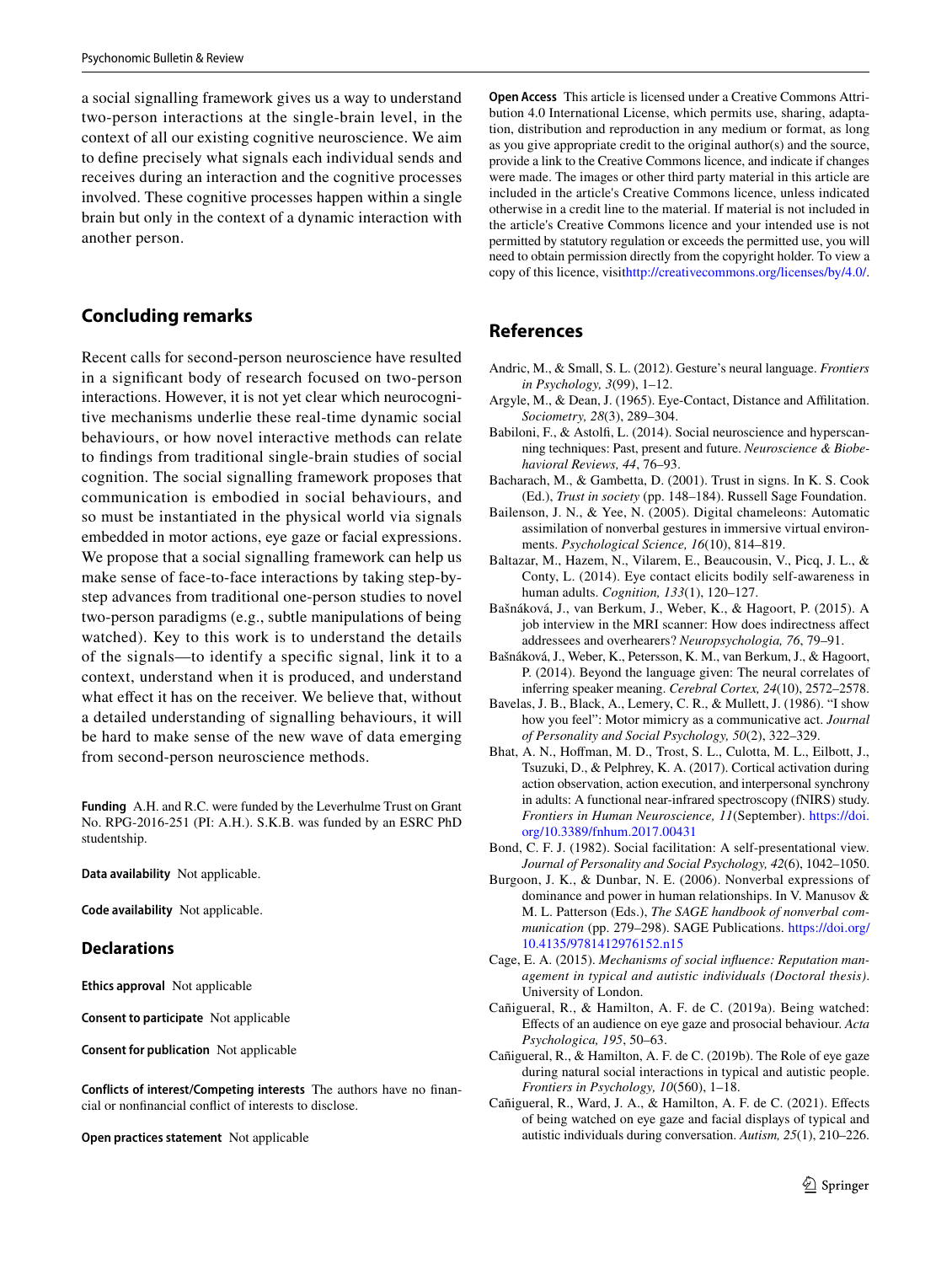- <span id="page-9-35"></span>Cañigueral, R., Zhang, X., Noah, J. A., Tachtsidis, I., Hamilton, A. F. de C., & Hirsch, J. (2021). Facial and neural mechanisms during interactive disclosure of biographical information. *NeuroImage, 226*, 117572.<https://doi.org/10.1016/j.neuroimage.2020.117572>
- <span id="page-9-31"></span>Caruana, N., Brock, J., & Woolgar, A. (2015). A frontotemporoparietal network common to initiating and responding to joint attention bids. *NeuroImage, 108*, 34–46.
- <span id="page-9-29"></span>Cavallo, A., Lungu, O., Becchio, C., Ansuini, C., Rustichini, A., & Fadiga, L. (2015). When gaze opens the channel for communication: Integrative role of IFG and MPFC. *NeuroImage, 119*, 63–69.
- <span id="page-9-22"></span>Chartrand, T. L., & Bargh, J. A. (1999). The chameleon efect: The perception–behavior link and social interaction. *Journal of Personality and Social Psychology, 76*(6), 893–910.
- <span id="page-9-18"></span>Chartrand, T. L., & Lakin, J. L. (2012). The antecedents and consequences of human behavioral mimicry. *Annual Review of Psychology, 64*(1), 285–308.
- <span id="page-9-19"></span>Chartrand, T. L., & van Baaren, R. B. (2009). Human mimicry. In M. P. Zanna (Ed.), *Advances in experimental social psychology* (Vol. 41, pp. 219–274). 10.1016/S0065-2601(08)00405-X
- <span id="page-9-6"></span>Conty, L., George, N., & Hietanen, J. K. (2016). Watching Eyes efects: When others meet the self. *Consciousness and Cognition, 45*, 184–197.
- <span id="page-9-10"></span>Crivelli, C., & Fridlund, A. J. (2018). Facial displays are tools for social infuence. *Trends in Cognitive Sciences, 22*(5), 388–399.
- <span id="page-9-34"></span>Czeszumski, A., Eustergerling, S., Lang, A., Menrath, D., Gerstenberger, M., Schuberth, S., Schreiber, F., Rendon, Z. Z., & König, P. (2020). Hyperscanning: A valid method to study neural interbrain underpinnings of social interaction. *Frontiers in Human Neuroscience, 14*(February), 1–17.
- <span id="page-9-39"></span>Dawkins, M. S., & Guilford, T. (1991). The corruption of honest signalling. *Animal Behaviour, 41*(5), 865–873.
- <span id="page-9-0"></span>De Jaegher, H., Di Paolo, E., & Gallagher, S. (2010). Can social interaction constitute social cognition? *Trends in Cognitive Sciences, 14*(10), 441–447.
- <span id="page-9-17"></span>de Klerk, C. C. J. M., Hamilton, A. F. de C., & Southgate, V. (2018). Eye contact modulates facial mimicry in 4-month-old infants: An EMG and fNIRS study. *Cortex, 106*, 93–103.
- <span id="page-9-30"></span>Diano, M., Tamietto, M., Celeghin, A., Weiskrantz, L., Tatu, M. K., Bagnis, A., Duca, S., Geminiani, G., Cauda, F., & Costa, T. (2017). Dynamic changes in amygdala psychophysiological connectivity reveal distinct neural networks for facial expressions of basic emotions. *Scientifc Reports, 7*(February), 1–13.
- <span id="page-9-16"></span>Dijksterhuis, A. (2005). Why are we social animals: The high road to imitation as social glue. In S. Hurley & N. Chater (Eds.), *Perspectives on imitation: From neuroscience to social science* (Vol. 2., pp. 207–220). MIT Press.
- <span id="page-9-36"></span>Dumas, G., Nadel, J., Soussignan, R., Martinerie, J., & Garnero, L. (2010). Inter-brain synchronization during social interaction. *PLOS ONE*, *5*(8), Article e12166. [https://doi.org/10.1371/journ](https://doi.org/10.1371/journal.pone.0012166) [al.pone.0012166](https://doi.org/10.1371/journal.pone.0012166)
- <span id="page-9-25"></span>Freeth, M., Foulsham, T., & Kingstone, A. (2013). What affects social attention? Social presence, eye contact and autistic traits. *PLOS ONE, 8*(1).<https://doi.org/10.1371/journal.pone.0053286>
- <span id="page-9-12"></span>Farmer, H., Ciaunica, A., & Hamilton, A. F. de C. (2018). The functions of imitative behaviour in humans. *Mind & Language, 33*(4), 378–396.
- <span id="page-9-13"></span>Flynn, E., & Smith, K. (2012). Investigating the mechanisms of cultural acquistion: How pervasive is overimitation in adults? *Social Psychology, 43*(4), 185–195.
- <span id="page-9-23"></span>Foulsham, T., Walker, E., & Kingstone, A. (2011). The where, what and when of gaze allocation in the lab and the natural environment. *Vision Research, 51*(17), 1920–1931.
- <span id="page-9-40"></span>Gambetta, D. (2009). *Codes of the underworld: How criminals communicate*. Princeton University Press.
- <span id="page-9-4"></span>Fridlund, A. J. (1991). Sociality of solitary smiling: Potentiation by an implicit audience. *Journal of Personality and Social Psychology, 60*(2), 229–240.
- <span id="page-9-14"></span>Gallese, V., & Goldman, A. (1998). Mirror neurons and the simulation theory of mind-reading. *Trends in Cognitive Sciences, 2*(12), 493–501.

<span id="page-9-24"></span>Gofman, E. (1963). *Behavior in public places*. Simon & Schuster.

- <span id="page-9-1"></span>Geen, R. G. (1985). Evaluation apprehension and response withholding in solution of anagrams. *Personality and Individual Diferences, 6*(3), 293–298.
- <span id="page-9-26"></span>Georgescu, A. L., Kuzmanovic, B., Schilbach, L., Tepest, R., Kulbida, R., Bente, G., & Vogeley, K. (2013). Neural correlates of "social gaze" processing in high-functioning autism under systematic variation of gaze duration. *NeuroImage: Clinical, 3*, 340–351.
- <span id="page-9-3"></span>Gobel, M. S., Kim, H. S., & Richardson, D. C. (2015). The dual function of social gaze. *Cognition, 136*, 359–364.
- <span id="page-9-32"></span>Hagoort, P. (2019). The neurobiology of language beyond single-word processing. *Science, 366*(6461), 55–58.
- <span id="page-9-33"></span>Hagoort, P., & Levinson, S. C. (2014). Neuropragmatics. In M. S. Gazzaniga & G. R. Mangun (Eds.), *The cognitive neurosciences* (5th ed., pp. 667–674). MIT Press.
- <span id="page-9-20"></span>Hale, J., & Hamilton, A. F. de C. (2016a). Cognitive mechanisms for responding to mimicry from others. *Neuroscience and Biobehavioral Reviews, 63*, 106–123.
- <span id="page-9-21"></span>Hale, J., & Hamilton, A. F. de C. (2016b). Testing the relationship between mimicry, trust and rapport in virtual reality conversations. *Scientifc Reports, 6*(1), 35295.
- <span id="page-9-38"></span>Hamilton, A. F. de C. (2021). Hyperscanning: Beyond the Hype. *Neuron, 109*(3), 404–407. <https://doi.org/10.1016/j.neuron.2020.11.00>
- <span id="page-9-2"></span>Hamilton, A. F. de C., Lind, F. (2016). Audience effects: What can they tell us about social neuroscience theory of mind and autism? *Culture and Brain, 4*(2) 159–177. [https://doi.org/10.1007/](https://doi.org/10.1007/s40167-016-0044-5) [s40167-016-0044-5](https://doi.org/10.1007/s40167-016-0044-5)
- <span id="page-9-9"></span>Hari, R., & Puce, A. (2010). The tipping point of animacy: How, when, and where we perceive life in a face. *Psychological Science, 21*(12), 1854–1862.
- <span id="page-9-7"></span>Hazem, N., George, N., Baltazar, M., & Conty, L. (2017). I know you can see me: Social attention infuences bodily self-awareness. *Biological Psychology, 124*, 21–29.
- <span id="page-9-11"></span>Heyes, C. (2011). Automatic imitation. *Psychological Bulletin, 137*(3), 463–483.
- <span id="page-9-15"></span>Heyes, C. (2017). When does social learning become cultural learning? *Developmental Science, 20*(2), 1–14.
- <span id="page-9-5"></span>Hietanen, J. K., Helminen, T. M., Kiilavuori, H., Kylliäinen, A., Lehtonen, H., & Peltola, M. J. (2018). Your attention makes me smile: Direct gaze elicits afliative facial expressions. *Biological Psychology, 132*, 1–8.
- <span id="page-9-8"></span>Hietanen, J. K., Kylliäinen, A., & Peltola, M. J. (2019). The efect of being watched on facial EMG and autonomic activity in response to another individual's facial expressions. *Scientifc Reports, 9*(1), 14759.
- <span id="page-9-27"></span>Hietanen, J. K., Leppänen, J. M., Peltola, M. J., Linna-aho, K., & Ruuhiala, H. J. (2008). Seeing direct and averted gaze activates the approach-avoidance motivational brain systems. *Neuropsychologia, 46*(9), 2423–2430 [http://linkinghub.elsevier.com/retri](http://linkinghub.elsevier.com/retrieve/pii/S0028393208000936) [eve/pii/S0028393208000936](http://linkinghub.elsevier.com/retrieve/pii/S0028393208000936)
- <span id="page-9-37"></span>Hirsch, J., Zhang, X., Noah, J. A., & Ono, Y. (2017). Frontal temporal and parietal systems synchronize within and across brains during live eye-to-eye contact. *NeuroImage, 157*(January), 314–330.
- <span id="page-9-28"></span>Ho, S., Foulsham, T., & Kingstone, A. (2015). Speaking and listening with the eyes: Gaze signaling during dyadic interactions. *PLOS ONE, 10*(8), 1–18.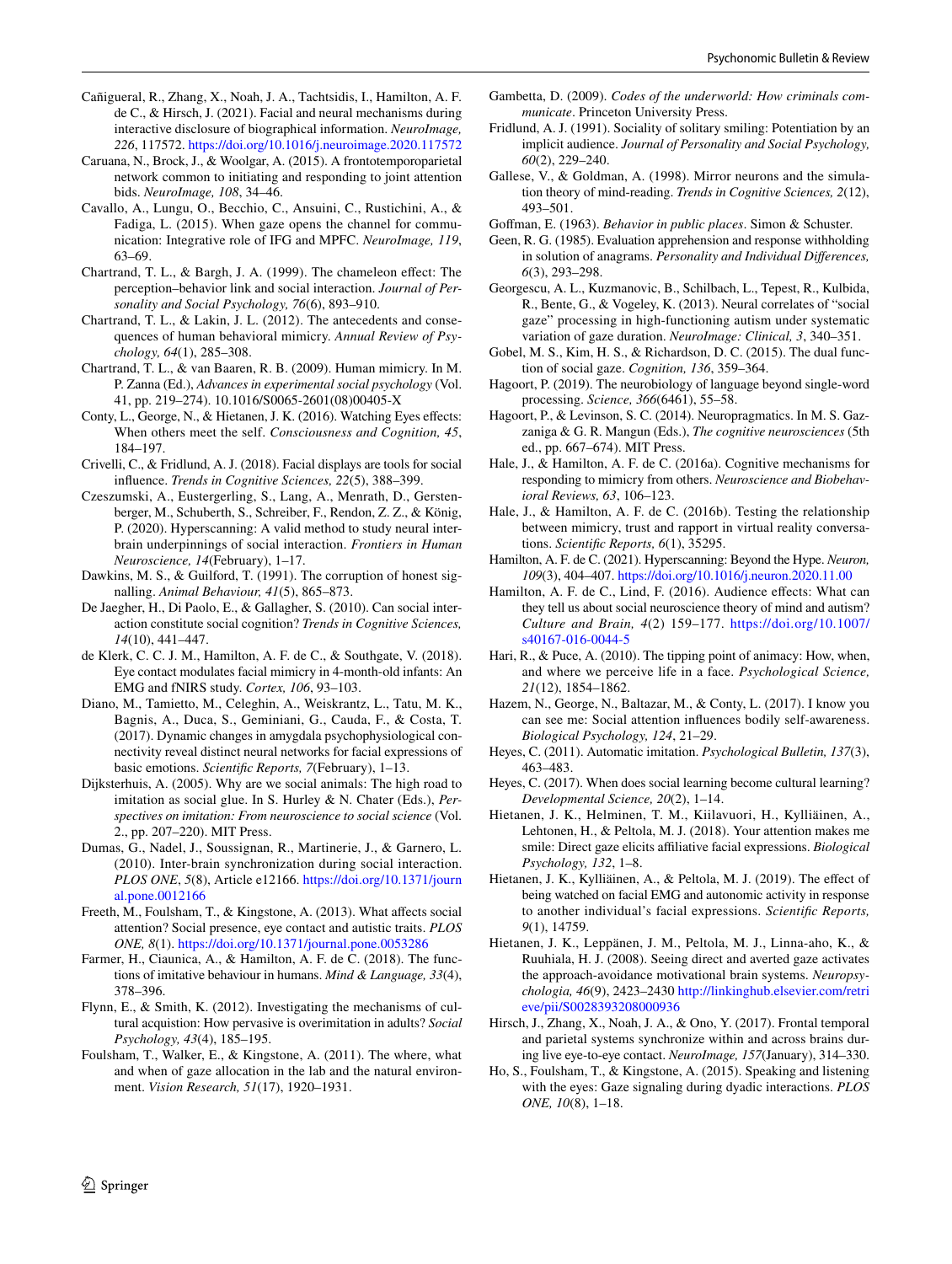- <span id="page-10-9"></span>Holler, J., Kendrick, K. H., & Levinson, S. C. (2018). Processing language in face-to-face conversation: Questions with gestures get faster responses. *Psychonomic Bulletin & Review, 25*(5), 1900–1908.
- <span id="page-10-7"></span>Hömke, P., Holler, J., & Levinson, S. C. (2017). Eye blinking as addressee feedback in face-to-face conversation. *Research on Language and Social Interaction, 50*(1), 54–70.
- <span id="page-10-8"></span>Hömke, P., Holler, J., & Levinson, S. C. (2018). Eye blinks are perceived as communicative signals in human face-to-face interaction. *PLOS ONE*, *13*(12), Article e0208030. [https://doi.org/10.](https://doi.org/10.1371/journal.pone.0208030) [1371/journal.pone.0208030](https://doi.org/10.1371/journal.pone.0208030)
- <span id="page-10-32"></span>Izuma, K. (2012). The social neuroscience of reputation. *Neuroscience Research, 72*(4), 283–288.
- <span id="page-10-4"></span>Izuma, K., Matsumoto, K., Camerer, C. F., & Adolphs, R. (2011). Insensitivity to social reputation in autism. *Proceedings of the National Academy of Sciences, 108*(42), 17302–17307.
- <span id="page-10-3"></span>Izuma, K., Saito, D. N., & Sadato, N. (2009). Processing of the incentive for social approval in the ventral striatum during charitable donation. *Journal of Cognitive Neuroscience, 22*(4), 621–631.
- <span id="page-10-6"></span>Izuma, K., Saito, D. N., & Sadato, N. (2010). The roles of the medial prefrontal cortex and striatum in reputation processing. *Social Neuroscience, 5*(2), 133–147.
- <span id="page-10-27"></span>Jang, G., Yoon, S., Lee, S.-E., Park, H., Kim, J., Ko, J. H., & Park, H.-J. (2013). Everyday conversation requires cognitive inference: Neural bases of comprehending implicated meanings in conversations. *NeuroImage, 81*, 61–72.
- <span id="page-10-26"></span>Jarick, M., & Kingstone, A. (2015). The duality of gaze: eyes extract and signal social information during sustained cooperative and competitive dyadic gaze. *Frontiers in Psychology, 6*(September), 1–7.
- <span id="page-10-21"></span>Kampe, K. K. W., Frith, C. D., Dolan, R. J., & Frith, U. (2001). Reward value of attractiveness and gaze. *Nature: Brief*. *Communications, 413*, 589.
- <span id="page-10-25"></span>Kampe, K. K. W., Frith, C. D., & Frith, U. (2003). "Hey John": signals conveying communicative intention toward the self activate brain regions associated with "mentalizing", regardless of modality. *The Journal of Neuroscience, 23*(12), 5258–5263.
- <span id="page-10-19"></span>Kendon, A. (1967). Some functions of gaze-direction in social interaction. *Acta Psychologica, 26*, 22–63.
- <span id="page-10-38"></span>Kendon, A. (1970). Movement coordination in social interaction: Some examples described. *Acta Psychologica, 32*, 100–125.
- <span id="page-10-37"></span>Kingsbury, L., Huang, S., Wang, J., Gu, K., Golshani, P., Wu, Y. E., & Hong, W. (2019). Correlated neural activity and encoding of behavior across brains of socially interacting animals. *Cell, 178*(2), 429–446.e16.
- <span id="page-10-0"></span>Konvalinka, I., Vuust, P., Roepstorf, A., & Frith, C. D. (2010). Follow you, follow me: Continuous mutual prediction and adaptation in joint tapping. *Quarterly Journal of Experimental Psychology, 63*(11), 2220–2230.
- <span id="page-10-31"></span>Krishnan-Barman, S. (2021). *Adults imitate to send a social signal*. .
- <span id="page-10-14"></span>Krishnan-Barman, S., & Hamilton, A. F. de C. (2019). Adults imitate to send a social signal. *Cognition, 187*, 150–155.
- <span id="page-10-18"></span>Kulesza, W., Dolinski, D., & Wicher, P. (2016). Knowing that you mimic me: The link between mimicry, awareness and liking. *Social Infuence, 11*(1), 68–74.
- <span id="page-10-5"></span>Kumano, S., Hamilton, A. F. de C., & Bahrami, B. (2021). The role of anticipated regret in choosing for others. *Scientifc Reports, 11*(1), 12557.
- <span id="page-10-2"></span>Laidlaw, K. E. W., Foulsham, T., Kuhn, G., & Kingstone, A. (2011). Potential social interactions are important to social attention. *Proceedings of the National Academy of Sciences, 108*(14), 5548–5553.
- <span id="page-10-15"></span>Lakin, J. L., & Chartrand, T. L. (2003). Using nonconscious behavioral mimicry to create afliation and rapport. *Psychological Science, 14*(4), 334–339.
- <span id="page-10-13"></span>Lakin, J. L., Jefferis, V. E., Cheng, C. M., & Chartrand, T. L. (2003). The chameleon effect as social glue: Evidence for the evolutionary signifcance of nonconscious mimicry. *Journal of Nonverbal Behavior, 27*(3), 145–161.
- <span id="page-10-35"></span>Leong, V., Byrne, E., Clackson, K., Georgieva, S., Lam, S., & Wass, S. (2017). Speaker gaze increases information coupling between infant and adult brains. *Proceedings of the National Academy of Sciences, 114*(50), 13290–13295.
- <span id="page-10-29"></span>Mandel, A., Bourguignon, M., Parkkonen, L., & Hari, R. (2016). Sensorimotor activation related to speaker vs. listener role during natural conversation. *Neuroscience Letters, 614*, 99–104.
- <span id="page-10-20"></span>Mansour, H., & Kuhn, G. (2019). Studying "natural" eye movements in an "unnatural" social environment: The infuence of social activity, framing, and sub-clinical traits on gaze aversion. *Quarterly Journal of Experimental Psychology, 72*(8), 1913–1925.
- <span id="page-10-28"></span>Melnik, A., Legkov, P., Izdebski, K., Kärcher, S. M., Hairston, W. D., Ferris, D. P., & König, P. (2017). Systems, subjects, sessions: To what extent do these factors infuence EEG data? *Frontiers in Human Neuroscience, 11*(March), 1–20.
- <span id="page-10-16"></span>Meltzoff, A. N. (2007). "Like me": A foundation for social cognition. *Developmental Science, 10*(1), 126–134.
- <span id="page-10-10"></span>Mol, L., Krahmer, E., Maes, A., & Swerts, M. (2011). Seeing and being seen: The efects on gesture production. *Journal of Computer-Mediated Communication, 17*(1), 77–100.
- <span id="page-10-1"></span>Montague, P. R., Berns, G. S., Cohen, J. D., McClure, S. M., Pagnoni, G., Dhamala, M., Wiest, M. C., Karpov, I., King, R. D., Apple, N., & Fisher, R. E. (2002). Hyperscanning: Simultaneous fMRI during Linked Social Interactions. *NeuroImage, 16*(4), 1159–1164.
- <span id="page-10-17"></span>Müller, B. C. N., Maaskant, A. J., van Baaren, R. B., & Dijksterhuis, A. P. (2012). Prosocial consequences of imitation. *Psychological Reports, 110*(3), 891–898.
- <span id="page-10-23"></span>Müller-Pinzler, L., Gazzola, V., Keysers, C., Sommer, J., Jansen, A., Frassle, S., Einhauser, W., Paulus, F. M., & Krach, S. (2016). Neural pathways of embarrassment and their modulation by social anxiety. *NeuroImage, 49*(0), 252–261.
- <span id="page-10-33"></span>Nakamura, A., Maess, B., Knösche, T. R., & Friederici, A. D. (2014). Diferent hemispheric roles in recognition of happy expressions. *PLOS ONE, 9*(2), e88628.
- <span id="page-10-34"></span>Nakamura, K., Kawashima, R., Ito, K., Sugiura, M., Kato, T., Nakamura, A., Hatano, K., Nagumo, S., Kubota, K., Fukuda, H., & Kojima, S. (1999). Activation of the right inferior frontal cortex during assessment of facial emotion. *Journal of Neurophysiologyeurophysiology, 82*(3), 1610–1614.
- <span id="page-10-12"></span>Over, H., & Carpenter, M. (2013). The social side of imitation. *Child Development Perspectives, 7*(1), 6–11.
- <span id="page-10-24"></span>Pelphrey, K. A., Viola, R. J., & McCarthy, G. (2004). When strangers pass: Processing of mutual and averted social gaze in the superior temporal sulcus. *Psychological Science, 15*(9), 598–603.
- <span id="page-10-36"></span>Piazza, E. A., Hasenfratz, L., Hasson, U., & Lew-Williams, C. (2020). Infant and adult brains are coupled to the dynamics of natural communication. *Psychological Science, 31*(1), 6–17.
- <span id="page-10-11"></span>Pickering, M. J., & Garrod, S. (2013). An integrated theory of language production and comprehension. *Behavioral and Brain Sciences, 36*(4), 329–347.
- <span id="page-10-30"></span>Pinti, P., Tachtsidis, I., Hamilton, A. F. de C., Hirsch, J., Aichelburg, C., Gilbert, S. J., & Burgess, P. W. (2018). The present and future use of functional near-infrared spectroscopy (fNIRS) for cognitive neuroscience. *Annals of the New York Academy of Sciences, 1464*(1), 5–29.
- <span id="page-10-22"></span>Pönkänen, L. M., Peltola, M. J., & Hietanen, J. K. (2011). The observer observed: Frontal EEG asymmetry and autonomic responses differentiate between another person's direct and averted gaze when the face is seen live. *International Journal of Psychophysiology, 82*(2), 180–187.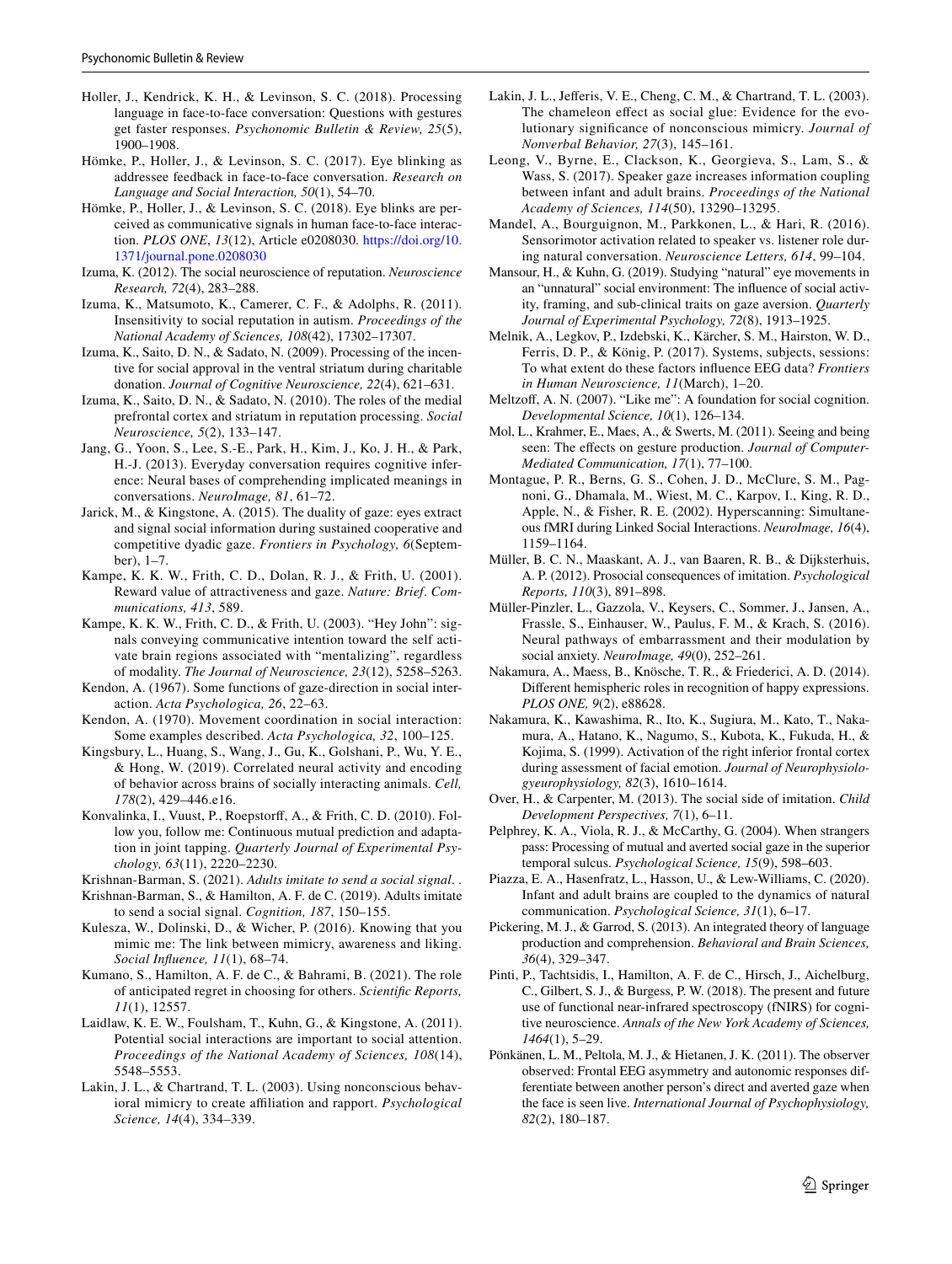- <span id="page-11-23"></span>Redcay, E., Dodell-Feder, D., Pearrow, M. J., Mavros, P. L., Kleiner, M., Gabrieli, J. D. E., & Saxe, R. (2010). Live face-to-face interaction during fMRI: a new tool for social cognitive neuroscience. *NeuroImage, 50*(4), 1639–1647.
- <span id="page-11-25"></span>Redcay, E., Ludlum, R. S., Velnoskey, K. R., & Kanwal, S. (2016). Communicative signals promote object recognition memory and modulate the right posterior STS. *Journal of Cognitive Neuroscience, 28*(1), 8–19.
- <span id="page-11-8"></span>Redcay, E., & Schilbach, L. (2019). Using second-person neuroscience to elucidate the mechanisms of social interaction. *Nature Reviews Neuroscience, 20*(8), 495–505.
- <span id="page-11-0"></span>Risko, E. F., Richardson, D. C., & Kingstone, A. (2016). Breaking the fourth wall of cognitive science: real-world social attention and the dual function of gaze. *Current Directions in Psychological Science, 25*(1), 70–74.
- <span id="page-11-22"></span>Sato, W., Yoshikawa, S., Kochiyama, T., & Matsumura, M. (2004). The amygdala processes the emotional signifcance of facial expressions: An fMRI investigation using the interaction between expression and face direction. *NeuroImage, 22*(2), 1006–1013.
- <span id="page-11-31"></span>Saxe, R., & Kanwisher, N. (2003). People thinking about thinking people: The role of the temporo-parietal junction in "theory of mind." *NeuroImage*, *19*, 1835–1842.
- <span id="page-11-32"></span>Saxe, R., & Wexler, A. (2005). Making sense of another mind: The role of the right temporo-parietal junction. *Neuropsychologia, 43*(10), 1391–1399.
- <span id="page-11-37"></span>Scheglof, E. A. (2007). *Sequence organization in interaction*. Cambridge University Press.
- <span id="page-11-1"></span>Schilbach, L., Timmermans, B., Reddy, V., Costall, A., Bente, G., Schlicht, T., & Vogeley, K. (2013). Toward a second-person neuroscience. *Behavioral and Brain Sciences, 36*(4), 393–414.
- <span id="page-11-27"></span>Schilbach, L., Wilms, M., Eickhoff, S. B., Romanzetti, S., Tepest, R., Bente, G., Shah, N. J., Fink, G. R., & Vogeley, K. (2010). Minds made for sharing: Initiating joint attention recruits reward-related neurocircuitry. *Journal of Cognitive Neuroscience, 22*(12), 2702–2715.
- <span id="page-11-26"></span>Schilbach, L., Wohlschlaeger, A. M., Kraemer, N. C., Newen, A., Shah, N. J., Fink, G. R., & Vogeley, K. (2006). Being with virtual others: Neural correlates of social interaction. *Neuropsychologia, 44*(5), 718–730.
- <span id="page-11-2"></span>Sebanz, N., Bekkering, H., & Knoblich, G. (2006). Joint action: Bodies and minds moving together. *Trends in Cognitive Sciences, 10*(2), 70–76.
- <span id="page-11-18"></span>Senju, A., & Johnson, M. H. (2009). The eye contact effect: Mechanisms and development. *Trends in Cognitive Sciences, 13*(3), 127–134.
- <span id="page-11-9"></span>Skyrms, B. (2010). *Signals*. *Oxford University Press.* [https://doi.org/](https://doi.org/10.1093/acprof:oso/9780199580828.001.0001) [10.1093/acprof:oso/9780199580828.001.0001](https://doi.org/10.1093/acprof:oso/9780199580828.001.0001)
- <span id="page-11-36"></span>Smaldino, P. E., Flamson, T. J., & McElreath, R. (2018). The evolution of covert signaling. *Scientifc Reports, 8*(1), 4905.
- <span id="page-11-10"></span>Somerville, L. H., Jones, R. M., Ruberry, E. J., & Dyke, J. P. (2013). Medial prefrontal cortex and the emergence of self-conscious emotion in adolescence. *Psychological Science, 24*(8), 1554–1562.
- <span id="page-11-33"></span>Soutschek, A., Sauter, M., & Schubert, T. (2015). The importance of the lateral prefrontal cortex for strategic decision making in the prisoner's dilemma. *Cognitive, Afective, & Behavioral Neuroscience, 15*(4), 854–860.
- <span id="page-11-34"></span>Speitel, C., Traut-Mattausch, E., & Jonas, E. (2019). Functions of the right DLPFC and right TPJ in proposers and responders in the ultimatum game. *Social Cognitive and Afective Neuroscience, 14*(3), 263–270.
- <span id="page-11-38"></span>Sperber, D., & Wilson, D. (1995). *Relevance: Communication and cognition* ((2nd ed.). ed.).
- <span id="page-11-29"></span>Spotorno, N., Koun, E., Prado, J., Van Der Henst, J.-B., & Noveck, I. A. (2012). Neural evidence that utterance-processing entails mentalizing: The case of irony. *NeuroImage, 63*(1), 25–39.
- <span id="page-11-7"></span>Stegmann, U. E. (2013). *Animal communication theory: Information and infuence*. Cambridge University Press.
- <span id="page-11-19"></span>Stel, M., & Vonk, R. (2010). Mimicry in social interaction: Benefts for mimickers, mimickees, and their interaction. *British Journal of Psychology, 101*(2), 311–323.
- <span id="page-11-3"></span>Strauss, B. (2002). Social facilitation in motor tasks: A review of research and theory. *Psychology of Sport and Exercise, 3*(3), 237–256.
- <span id="page-11-20"></span>Suzuki, N., Takeuchi, Y., Ishii, K., & Okada, M. (2003). Effects of echoic mimicry using hummed sounds on human–computer interaction. *Speech Communication, 40*(4), 559–573.
- <span id="page-11-6"></span>Tennie, C., Frith, U., & Frith, C. D. (2010). Reputation management in the age of the world-wide web. *Trends in Cognitive Sciences, 14*(11), 482–488.
- <span id="page-11-5"></span>Teufel, C., Fletcher, P. C., & Davis, G. (2010). Seeing other minds: Attributed mental states infuence perception. *Trends in Cognitive Sciences, 14*(8), 376–382.
- <span id="page-11-12"></span>Thorndike, E. L. (1898). Animal intelligence: An experimental study of the associative processes in animals. *The Psychological Review: Monograph Supplements, 2*(4), i–109.
- <span id="page-11-4"></span>Triplett, N. (1898). The dynamogenic factors in pacemaking and competition. *The American Journal of Psychology, 9*(4), 507–533.
- <span id="page-11-28"></span>Tylén, K., Allen, M., Hunter, B. K., & Roepstorf, A. (2012). Interaction vs. observation: Distinctive modes of social cognition in human brain and behavior? A combined fMRI and eye-tracking study. *Frontiers in Human Neuroscience, 6*(331), 1–11.
- <span id="page-11-14"></span>Uzgiris, I. C. (1981). Two functions of imitation during infancy. *International Journal of Behavioral Development, 4*(1), 1–12.
- <span id="page-11-30"></span>van Ackeren, M. J., Casasanto, D., Bekkering, H., Hagoort, P., & Rueschemeyer, S.-A. (2012). Pragmatics in action: Indirect requests engage theory of mind areas and the cortical motor network. *Journal of Cognitive Neuroscience, 24*(11), 2237–2247.
- <span id="page-11-21"></span>van Baaren, R. B., Holland, R. W., Steenaert, B., & van Knippenberg, A. (2003). Mimicry for money: Behavioral consequences of imitation. *Journal of Experimental Social Psychology, 39*(4), 393–398.
- <span id="page-11-15"></span>Vivanti, G., & Dissanayake, C. (2014). Propensity to imitate in autism is not modulated by the model's gaze direction: An eye-tracking study. *Autism Research, 7*(3), 392–399.
- <span id="page-11-11"></span>Wang, Y., & Hamilton, A. F. de C. (2012). Social top-down response modulation (STORM): A model of the control of mimicry in social interaction. *Frontiers in Human Neuroscience, 6*(June),  $1-10$ .
- <span id="page-11-17"></span>Wang, Y., & Hamilton, A. F. de C. (2014). Why does gaze enhance mimicry? Placing gaze-mimicry effects in relation to other gaze phenomena. *The Quarterly Journal of Experimental Psychology, 67*(4), 747–762.
- <span id="page-11-16"></span>Wang, Y., Newport, R., & Hamilton, A. F. de C. (2011). Eye contact enhances mimicry of intransitive hand movements. *Royal Society Biology Letters, 7*(1), 7–10.
- <span id="page-11-24"></span>Warnell, K. R., Sadikova, E., & Redcay, E. (2018). Let's chat: developmental neural bases of social motivation during real-time peer interaction. *Developmental Science, 21*(April), 1–14.
- <span id="page-11-13"></span>Whiten, A., & Ham, R. (1992). *On the nature and evolution of imitation in the animal kingdom: Reappraisal of a century of research*. [https://doi.org/10.1016/S0065-3454\(08\)60146-1](https://doi.org/10.1016/S0065-3454(08)60146-1)
- <span id="page-11-35"></span>Wildgruber, D., Ackermann, H., Klose, U., Kardatzki, B., & Grodd, W. (1996). Functional lateralization of speech production at primary motor cortex: An fMRI study. *NeuroReport, 7*, 2791–2795.